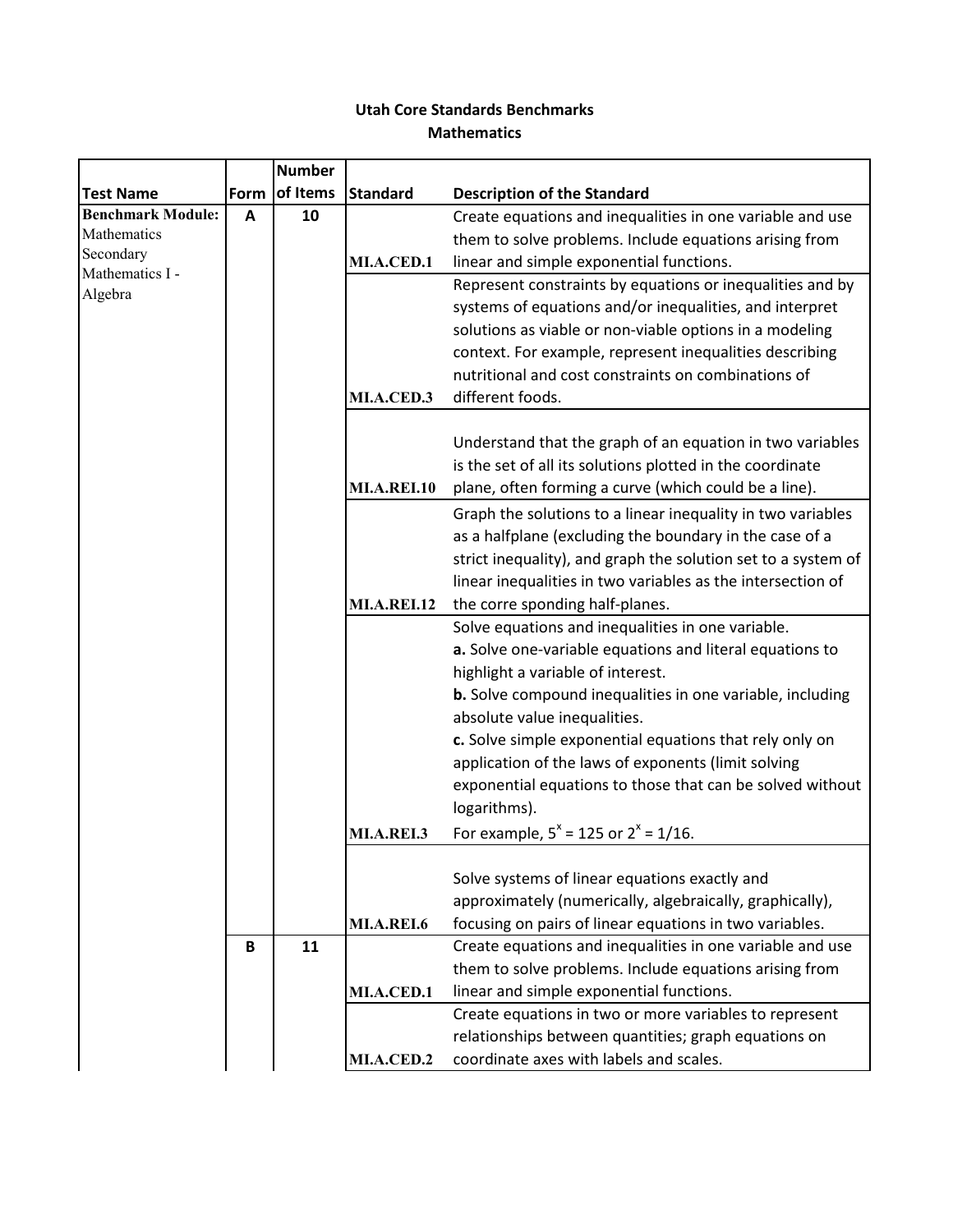|   |    |                    | Graph the solutions to a linear inequality in two variables      |
|---|----|--------------------|------------------------------------------------------------------|
|   |    |                    | as a halfplane (excluding the boundary in the case of a          |
|   |    |                    | strict inequality), and graph the solution set to a system of    |
|   |    |                    | linear inequalities in two variables as the intersection of      |
|   |    | <b>MI.A.REI.12</b> | the corre sponding half-planes.                                  |
|   |    |                    |                                                                  |
|   |    |                    | Solve equations and inequalities in one variable.                |
|   |    |                    | a. Solve one-variable equations and literal equations to         |
|   |    |                    | highlight a variable of interest.                                |
|   |    |                    | <b>b.</b> Solve compound inequalities in one variable, including |
|   |    |                    | absolute value inequalities.                                     |
|   |    |                    | c. Solve simple exponential equations that rely only on          |
|   |    |                    | application of the laws of exponents (limit solving              |
|   |    |                    | exponential equations to those that can be solved without        |
|   |    |                    | logarithms).                                                     |
|   |    |                    |                                                                  |
|   |    | <b>MI.A.REI.3</b>  | For example, $5^x = 125$ or $2^x = 1/16$ .                       |
|   |    |                    |                                                                  |
|   |    |                    | Solve systems of linear equations exactly and                    |
|   |    |                    | approximately (numerically, algebraically, graphically),         |
|   |    | MI.A.REI.6         | focusing on pairs of linear equations in two variables.          |
| C | 12 |                    | Create equations in two or more variables to represent           |
|   |    |                    | relationships between quantities; graph equations on             |
|   |    | <b>MI.A.CED.2</b>  | coordinate axes with labels and scales.                          |
|   |    |                    |                                                                  |
|   |    |                    | Understand that the graph of an equation in two variables        |
|   |    |                    | is the set of all its solutions plotted in the coordinate        |
|   |    | <b>MI.A.REI.10</b> | plane, often forming a curve (which could be a line).            |
|   |    |                    | Graph the solutions to a linear inequality in two variables      |
|   |    |                    | as a halfplane (excluding the boundary in the case of a          |
|   |    |                    |                                                                  |
|   |    |                    | strict inequality), and graph the solution set to a system of    |
|   |    |                    | linear inequalities in two variables as the intersection of      |
|   |    | <b>MI.A.REI.12</b> | the corre sponding half-planes.                                  |
|   |    |                    | Solve equations and inequalities in one variable.                |
|   |    |                    | a. Solve one-variable equations and literal equations to         |
|   |    |                    | highlight a variable of interest.                                |
|   |    |                    | <b>b.</b> Solve compound inequalities in one variable, including |
|   |    |                    | absolute value inequalities.                                     |
|   |    |                    | c. Solve simple exponential equations that rely only on          |
|   |    |                    | application of the laws of exponents (limit solving              |
|   |    |                    | exponential equations to those that can be solved without        |
|   |    |                    | logarithms).                                                     |
|   |    |                    |                                                                  |
|   |    | MI.A.REI.3         | For example, $5^x = 125$ or $2^x = 1/16$ .                       |
|   |    |                    |                                                                  |
|   |    |                    | Solve systems of linear equations exactly and                    |
|   |    |                    | approximately (numerically, algebraically, graphically),         |
|   |    | MI.A.REI.6         | focusing on pairs of linear equations in two variables.          |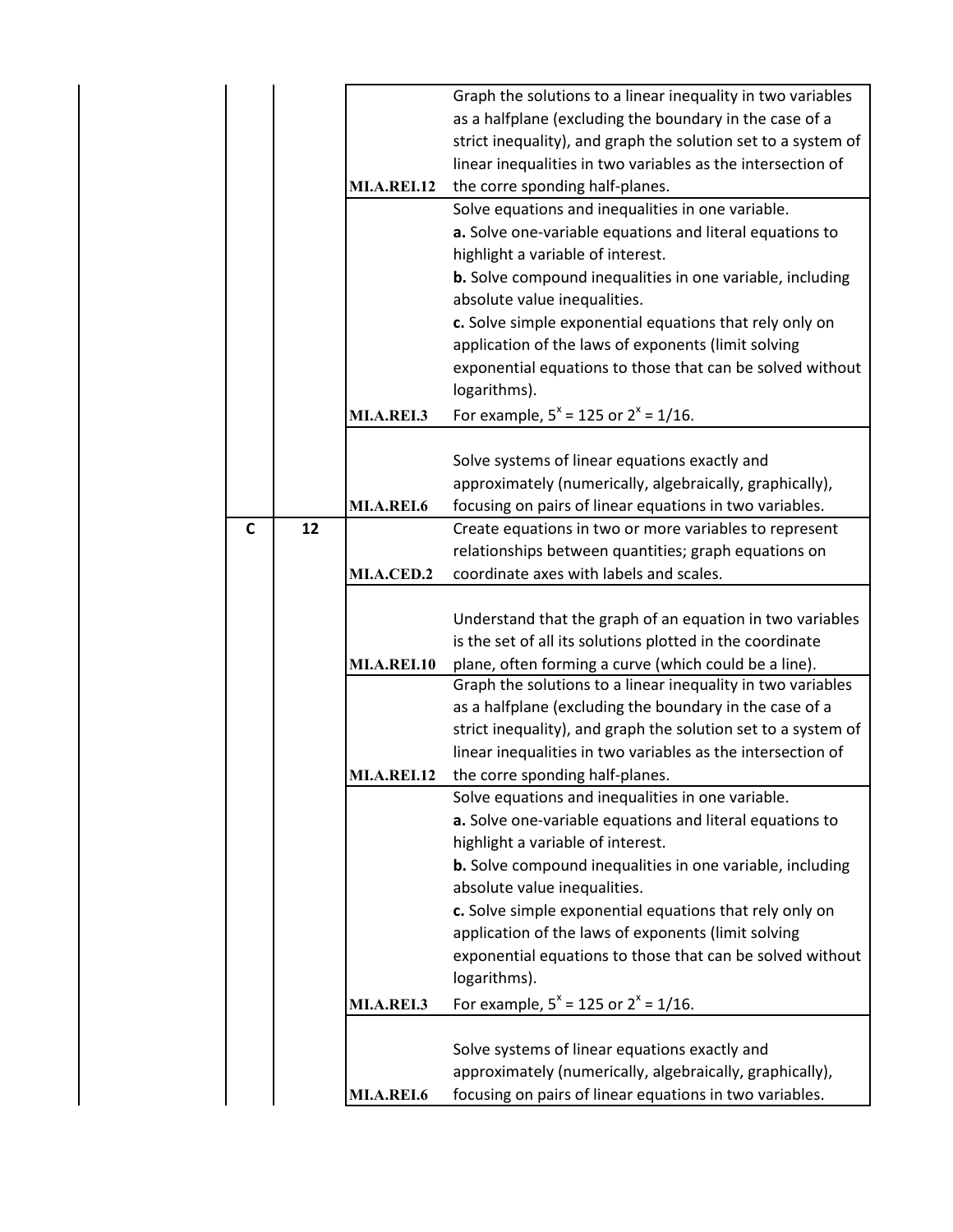|                             |   |    |                   | Interpret linear expressions and exponential expressions      |
|-----------------------------|---|----|-------------------|---------------------------------------------------------------|
|                             |   |    |                   | with integer exponents that represent a quantity in terms     |
|                             |   |    |                   | of its context.                                               |
|                             |   |    |                   | a. Interpret parts of an expression, such as terms, factors,  |
|                             |   |    | MI.A.SSE.1a       | and coefficients.                                             |
| <b>Benchmark Module:</b>    | A | 10 |                   | Make formal geometric constructions with a variety of         |
| Mathematics                 |   |    |                   | tools and methods (compass and straightedge, string,          |
| Secondry                    |   |    |                   | reflective devices, paper folding, dynamic geometric          |
| Mathematics I -<br>Geometry |   |    |                   | software, etc.). Emphasize the ability to formalize and       |
|                             |   |    |                   | defend how these constructions result in the desired          |
|                             |   |    |                   | objects. For example, copying a segment; copying an           |
|                             |   |    |                   | angle; bisecting a segment; bisecting an angle;               |
|                             |   |    |                   | constructing perpendicular lines, including the               |
|                             |   |    |                   | perpendicular bisector of a line segment; and constructing    |
|                             |   |    |                   | a line parallel to a given line through a point not on the    |
|                             |   |    | <b>MI.G.CO.12</b> | line.                                                         |
|                             |   |    |                   |                                                               |
|                             |   |    |                   | Represent transformations in the plane using, for example,    |
|                             |   |    |                   | transparencies and geometry software; describe                |
|                             |   |    |                   | transformations as functions that take points in the plane    |
|                             |   |    |                   | as inputs and give other points as outputs. Compare           |
|                             |   |    |                   | transformations that preserve distance and angle to those     |
|                             |   |    | <b>MI.G.CO.2</b>  | that do not (e.g., translation versus horizontal stretch).    |
|                             |   |    |                   | Given a rectangle, parallelogram, trapezoid, or regular       |
|                             |   |    |                   | polygon, describe the rotations and reflections that carry it |
|                             |   |    | <b>MI.G.CO.3</b>  | onto itself.                                                  |
|                             |   |    |                   | Given a geometric figure and a rotation, reflection, or       |
|                             |   |    |                   | translation, draw the transformed figure using, for           |
|                             |   |    |                   | example, graph paper, tracing paper, or geometry              |
|                             |   |    |                   | software. Specify a sequence of transformations that will     |
|                             |   |    |                   | carry a given figure onto another. Point out the basis of     |
|                             |   |    |                   | rigid motions in geometric concepts, for example,             |
|                             |   |    |                   | translations move points a specified distance along a line    |
|                             |   |    |                   | parallel to a specified line; rotations move objects along a  |
|                             |   |    |                   | circular arc with a specified center through a specified      |
|                             |   |    | <b>MI.G.CO.5</b>  | angle.                                                        |
|                             |   |    |                   | Use geometric descriptions of rigid motions to transform      |
|                             |   |    |                   | figures and to predict the effect of a given rigid motion on  |
|                             |   |    |                   | a given figure; given two figures, use                        |
|                             |   |    |                   | the definition of congruence in terms of rigid motions to     |
|                             |   |    | <b>MI.G.CO.6</b>  | decide whether they are congruent.                            |
|                             |   |    |                   | Use the definition of congruence in terms of rigid motions    |
|                             |   |    |                   | to show that two triangles are congruent if and only if       |
|                             |   |    |                   | corresponding pairs of sides and corresponding pairs of       |
|                             |   |    | <b>MI.G.CO.7</b>  | angles are congruent.                                         |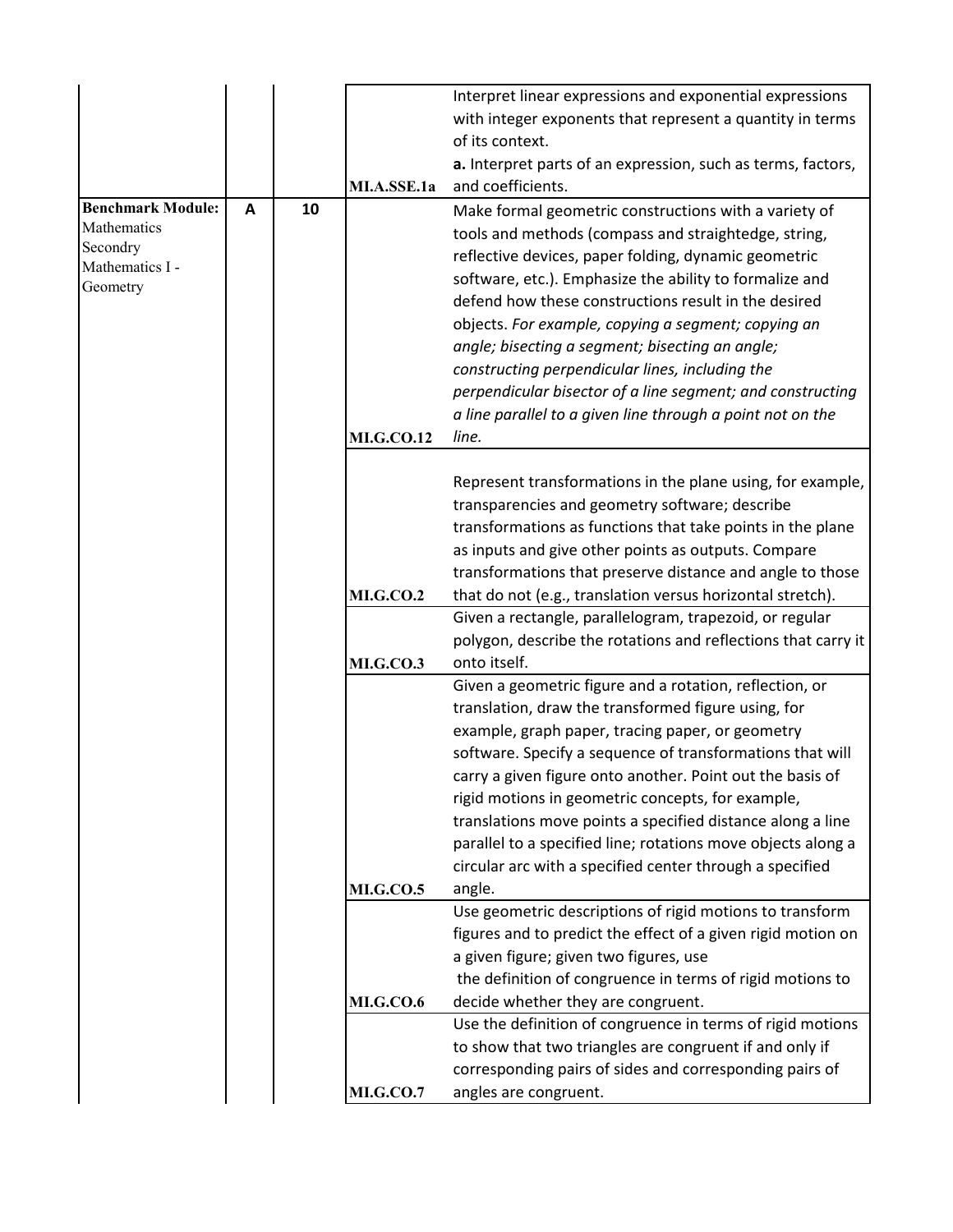|   |   |                   | Explain how the criteria for triangle congruence (ASA, SAS,                                        |  |  |  |  |  |
|---|---|-------------------|----------------------------------------------------------------------------------------------------|--|--|--|--|--|
|   |   |                   | and SSS) follow from the definition of congruence in terms                                         |  |  |  |  |  |
|   |   | <b>MI.G.CO.8</b>  | of rigid motions.                                                                                  |  |  |  |  |  |
|   |   |                   | Prove the slope criteria for parallel and perpendicular                                            |  |  |  |  |  |
|   |   |                   | lines; use them to solve geometric problems (e.g., find the                                        |  |  |  |  |  |
|   |   |                   | equation of a line parallel or perpendicular to a given line                                       |  |  |  |  |  |
|   |   | MI.G.GPE.5        | that passes through a given point).                                                                |  |  |  |  |  |
| B | 9 |                   | Make formal geometric constructions with a variety of                                              |  |  |  |  |  |
|   |   |                   | tools and methods (compass and straightedge, string,                                               |  |  |  |  |  |
|   |   |                   | reflective devices, paper folding, dynamic geometric                                               |  |  |  |  |  |
|   |   |                   | software, etc.). Emphasize the ability to formalize and                                            |  |  |  |  |  |
|   |   |                   | defend how these constructions result in the desired                                               |  |  |  |  |  |
|   |   |                   | objects. For example, copying a segment; copying an                                                |  |  |  |  |  |
|   |   |                   | angle; bisecting a segment; bisecting an angle;<br>constructing perpendicular lines, including the |  |  |  |  |  |
|   |   |                   | perpendicular bisector of a line segment; and constructing                                         |  |  |  |  |  |
|   |   |                   | a line parallel to a given line through a point not on the                                         |  |  |  |  |  |
|   |   | <b>MI.G.CO.12</b> | line.                                                                                              |  |  |  |  |  |
|   |   |                   |                                                                                                    |  |  |  |  |  |
|   |   |                   | Represent transformations in the plane using, for example,                                         |  |  |  |  |  |
|   |   |                   | transparencies and geometry software; describe                                                     |  |  |  |  |  |
|   |   |                   | transformations as functions that take points in the plane                                         |  |  |  |  |  |
|   |   |                   | as inputs and give other points as outputs. Compare                                                |  |  |  |  |  |
|   |   |                   | transformations that preserve distance and angle to those                                          |  |  |  |  |  |
|   |   | <b>MI.G.CO.2</b>  | that do not (e.g., translation versus horizontal stretch).                                         |  |  |  |  |  |
|   |   |                   | Given a geometric figure and a rotation, reflection, or                                            |  |  |  |  |  |
|   |   |                   | translation, draw the transformed figure using, for                                                |  |  |  |  |  |
|   |   |                   | example, graph paper, tracing paper, or geometry                                                   |  |  |  |  |  |
|   |   |                   | software. Specify a sequence of transformations that will                                          |  |  |  |  |  |
|   |   |                   | carry a given figure onto another. Point out the basis of                                          |  |  |  |  |  |
|   |   |                   | rigid motions in geometric concepts, for example,                                                  |  |  |  |  |  |
|   |   |                   | translations move points a specified distance along a line                                         |  |  |  |  |  |
|   |   |                   | parallel to a specified line; rotations move objects along a                                       |  |  |  |  |  |
|   |   |                   | circular arc with a specified center through a specified                                           |  |  |  |  |  |
|   |   | <b>MI.G.CO.5</b>  | angle.<br>Use the definition of congruence in terms of rigid motions                               |  |  |  |  |  |
|   |   |                   | to show that two triangles are congruent if and only if                                            |  |  |  |  |  |
|   |   |                   | corresponding pairs of sides and corresponding pairs of                                            |  |  |  |  |  |
|   |   | <b>MI.G.CO.7</b>  | angles are congruent.                                                                              |  |  |  |  |  |
|   |   |                   | Explain how the criteria for triangle congruence (ASA, SAS,                                        |  |  |  |  |  |
|   |   |                   | and SSS) follow from the definition of congruence in terms                                         |  |  |  |  |  |
|   |   | <b>MI.G.CO.8</b>  | of rigid motions.                                                                                  |  |  |  |  |  |
|   |   |                   | Prove the slope criteria for parallel and perpendicular                                            |  |  |  |  |  |
|   |   |                   | lines; use them to solve geometric problems (e.g., find the                                        |  |  |  |  |  |
|   |   |                   | equation of a line parallel or perpendicular to a given line                                       |  |  |  |  |  |
|   |   | MI.G.GPE.5        | that passes through a given point).                                                                |  |  |  |  |  |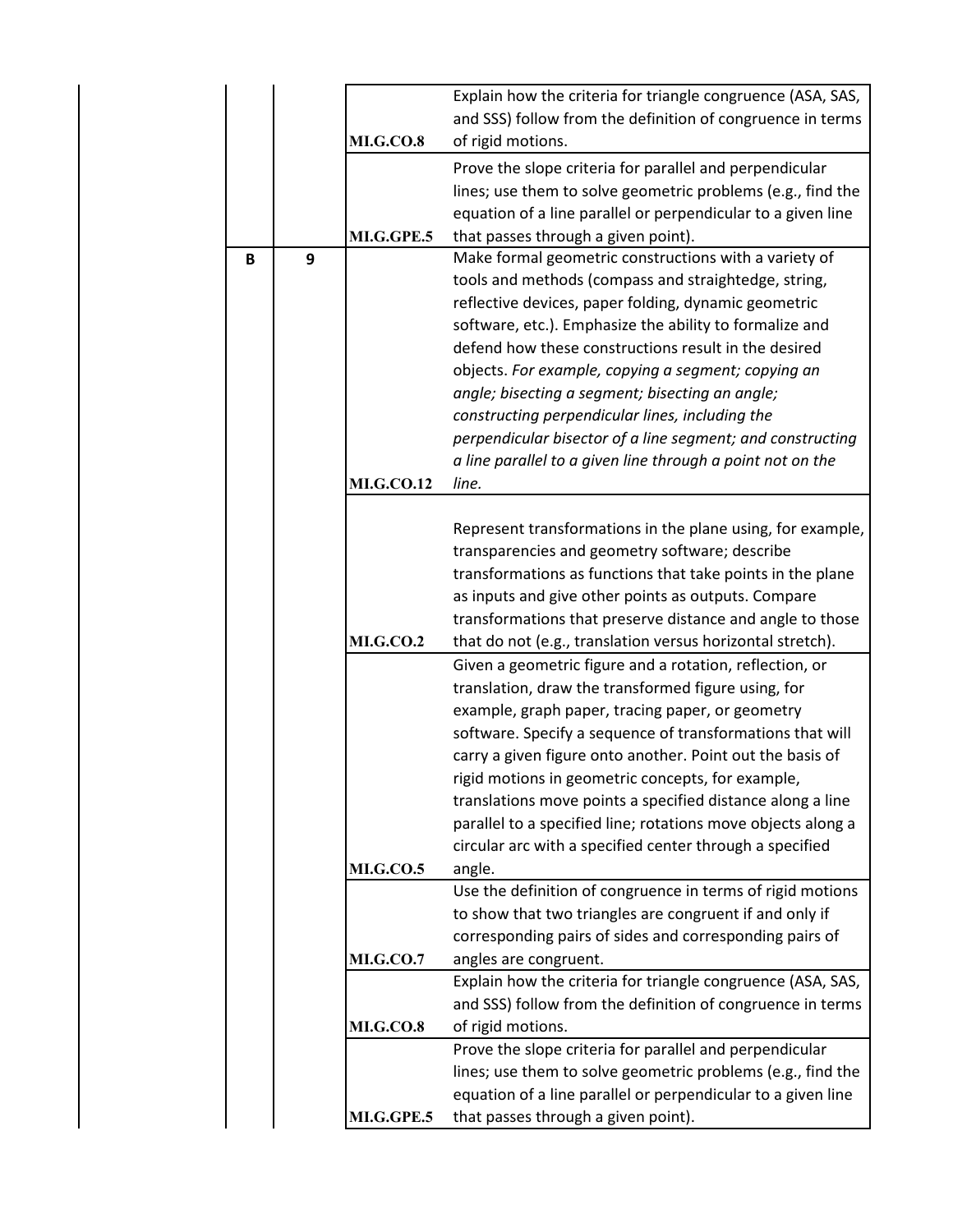|   |    |                   | Use coordinates to compute perimeters of polygons and        |  |  |  |  |
|---|----|-------------------|--------------------------------------------------------------|--|--|--|--|
|   |    |                   | areas of triangles and rectangles; connect with The          |  |  |  |  |
|   |    | MI.G.GPE.7        | Pythagorean Theorem and the distance formula.                |  |  |  |  |
| C | 10 |                   | Make formal geometric constructions with a variety of        |  |  |  |  |
|   |    |                   | tools and methods (compass and straightedge, string,         |  |  |  |  |
|   |    |                   | reflective devices, paper folding, dynamic geometric         |  |  |  |  |
|   |    |                   | software, etc.). Emphasize the ability to formalize and      |  |  |  |  |
|   |    |                   | defend how these constructions result in the desired         |  |  |  |  |
|   |    |                   | objects. For example, copying a segment; copying an          |  |  |  |  |
|   |    |                   | angle; bisecting a segment; bisecting an angle;              |  |  |  |  |
|   |    |                   | constructing perpendicular lines, including the              |  |  |  |  |
|   |    |                   | perpendicular bisector of a line segment; and constructing   |  |  |  |  |
|   |    |                   | a line parallel to a given line through a point not on the   |  |  |  |  |
|   |    | <b>MI.G.CO.12</b> | line.                                                        |  |  |  |  |
|   |    |                   |                                                              |  |  |  |  |
|   |    |                   | Represent transformations in the plane using, for example,   |  |  |  |  |
|   |    |                   | transparencies and geometry software; describe               |  |  |  |  |
|   |    |                   | transformations as functions that take points in the plane   |  |  |  |  |
|   |    |                   | as inputs and give other points as outputs. Compare          |  |  |  |  |
|   |    |                   | transformations that preserve distance and angle to those    |  |  |  |  |
|   |    | <b>MI.G.CO.2</b>  | that do not (e.g., translation versus horizontal stretch).   |  |  |  |  |
|   |    |                   | Given a geometric figure and a rotation, reflection, or      |  |  |  |  |
|   |    |                   | translation, draw the transformed figure using, for          |  |  |  |  |
|   |    |                   | example, graph paper, tracing paper, or geometry             |  |  |  |  |
|   |    |                   | software. Specify a sequence of transformations that will    |  |  |  |  |
|   |    |                   | carry a given figure onto another. Point out the basis of    |  |  |  |  |
|   |    |                   | rigid motions in geometric concepts, for example,            |  |  |  |  |
|   |    |                   | translations move points a specified distance along a line   |  |  |  |  |
|   |    |                   | parallel to a specified line; rotations move objects along a |  |  |  |  |
|   |    |                   | circular arc with a specified center through a specified     |  |  |  |  |
|   |    | <b>MI.G.CO.5</b>  | angle.                                                       |  |  |  |  |
|   |    |                   | Use the definition of congruence in terms of rigid motions   |  |  |  |  |
|   |    |                   | to show that two triangles are congruent if and only if      |  |  |  |  |
|   |    |                   | corresponding pairs of sides and corresponding pairs of      |  |  |  |  |
|   |    | <b>MI.G.CO.7</b>  | angles are congruent.                                        |  |  |  |  |
|   |    |                   | Explain how the criteria for triangle congruence (ASA, SAS,  |  |  |  |  |
|   |    |                   | and SSS) follow from the definition of congruence in terms   |  |  |  |  |
|   |    | <b>MI.G.CO.8</b>  | of rigid motions.                                            |  |  |  |  |
|   |    |                   | Prove the slope criteria for parallel and perpendicular      |  |  |  |  |
|   |    |                   | lines; use them to solve geometric problems (e.g., find the  |  |  |  |  |
|   |    |                   | equation of a line parallel or perpendicular to a given line |  |  |  |  |
|   |    | MI.G.GPE.5        | that passes through a given point).                          |  |  |  |  |
|   |    |                   | Use coordinates to compute perimeters of polygons and        |  |  |  |  |
|   |    |                   | areas of triangles and rectangles; connect with The          |  |  |  |  |
|   |    | MI.G.GPE.7        | Pythagorean Theorem and the distance formula.                |  |  |  |  |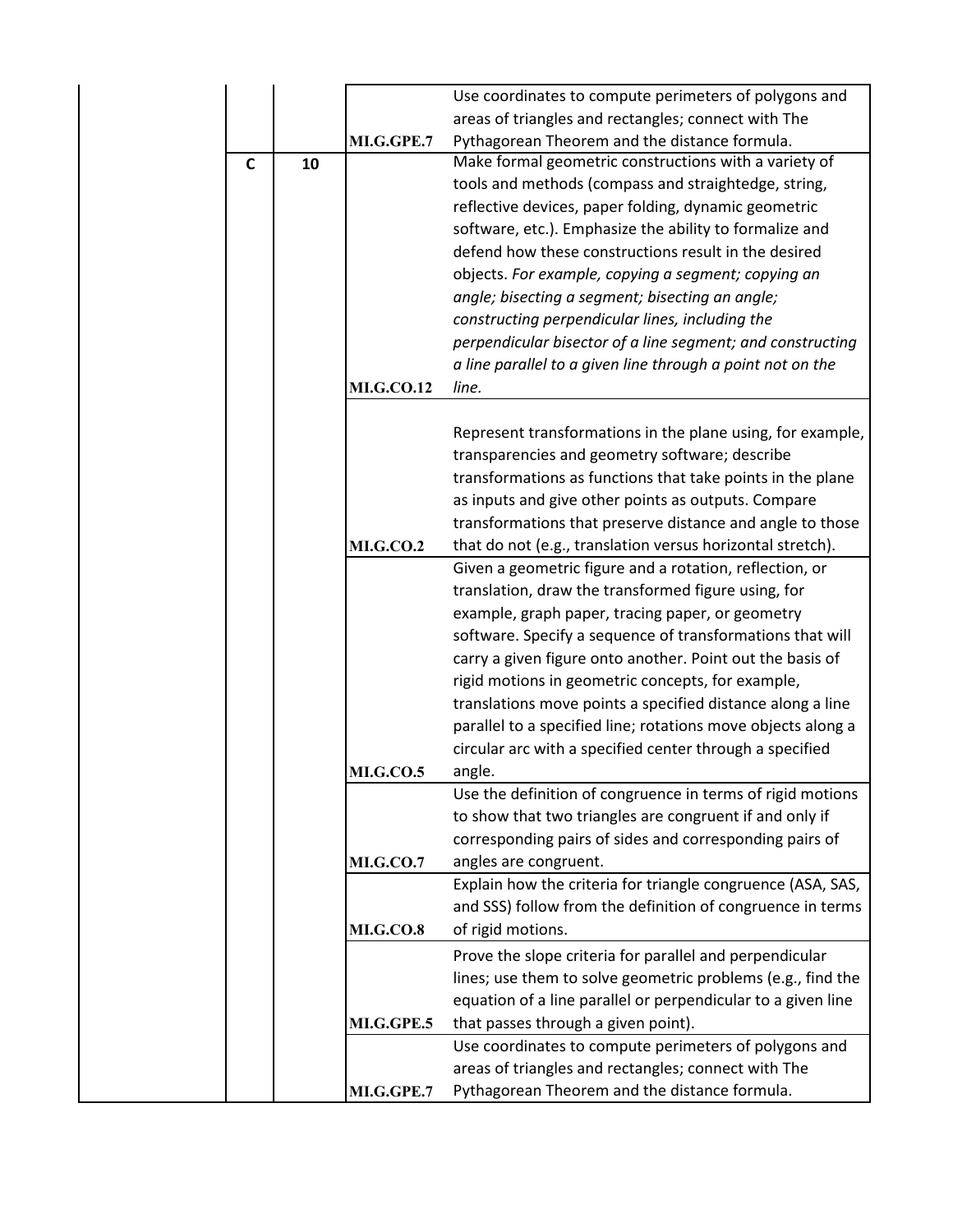| <b>Benchmark Module:</b> | A | 23 |                  | Write a function that describes a relationship between two          |
|--------------------------|---|----|------------------|---------------------------------------------------------------------|
| Mathematics              |   |    |                  | quantities.                                                         |
| Secondary                |   |    |                  | a. Determine an explicit expression, a recursive process, or        |
| Mathematics I -          |   |    | MI.F.BF.1a       | steps for calculation from a context.                               |
| Number                   |   |    |                  |                                                                     |
| Quantity/Functions/St    |   |    |                  | Write arithmetic and geometric sequences both                       |
| atistics and             |   |    |                  | recursively and with an explicit formula, use them to               |
| Probability              |   |    |                  | model situations, and translate between the two forms.              |
|                          |   |    |                  | Limit to linear and exponential functions. Connect                  |
|                          |   |    |                  | arithmetic sequences to linear functions and geometric              |
|                          |   |    | <b>MI.F.BF.2</b> | sequences to exponential functions.                                 |
|                          |   |    |                  |                                                                     |
|                          |   |    |                  | Understand that a function from one set (called the                 |
|                          |   |    |                  | domain) to anotherset (called the range) assigns to each            |
|                          |   |    |                  | element of the domain exactly one element of the range. If          |
|                          |   |    |                  |                                                                     |
|                          |   |    |                  | f is a function and x is an element of its domain, then $f(x)$      |
|                          |   |    |                  | denotes the output of $f$ corresponding to the input $x$ . The      |
|                          |   |    | <b>MI.F.IF.1</b> | graph of f is the graph of the equation $y = f(x)$ .                |
|                          |   |    |                  | Use function notation, evaluate functions for inputs in             |
|                          |   |    |                  | their domains, and interpret statements that use function           |
|                          |   |    | <b>MI.F.IF.2</b> | notation in terms of a context.                                     |
|                          |   |    |                  | Recognize that sequences are functions, sometimes                   |
|                          |   |    |                  | defined recursively, whose domain is a subset of the                |
|                          |   |    |                  | integers. Emphasize arithmetic and geometric sequences              |
|                          |   |    |                  | as examples of linear and exponential functions. For                |
|                          |   |    |                  | example, the Fibonacci sequence is                                  |
|                          |   |    |                  | defined recursively by $f(0) = f(1) = 1$ , $f(n+1) = f(n) + f(n-1)$ |
|                          |   |    |                  |                                                                     |
|                          |   |    | <b>MI.F.IF.3</b> | for $n \geq 1$ .                                                    |
|                          |   |    |                  | For a function that models a relationship between two               |
|                          |   |    |                  |                                                                     |
|                          |   |    |                  | quantities, interpret key features of graphs and tables in          |
|                          |   |    |                  | terms of the quantities, and sketch graphs showing key              |
|                          |   |    |                  | features given a verbal description of the relationship. Key        |
|                          |   |    |                  | features include intercepts; intervals where the function is        |
|                          |   |    |                  | increasing, decreasing, positive, or negative; relative             |
|                          |   |    | <b>MI.F.IF.4</b> | maximums and minimums; symmetries; and end behavior.                |
|                          |   |    |                  | Calculate and interpret the average rate of change of a             |
|                          |   |    |                  | function (presented symbolically or as a table) over a              |
|                          |   |    |                  | specified interval. Estimate the rate of change from a              |
|                          |   |    | <b>MI.F.IF.6</b> | graph.                                                              |
|                          |   |    |                  | Graph functions expressed symbolically and show key                 |
|                          |   |    |                  | features of the graph, by hand in simple cases and using            |
|                          |   |    |                  |                                                                     |
|                          |   |    |                  | technology for more complicated cases.                              |
|                          |   |    | MI.F.IF.7a       | a. Graph linear functions and show intercepts.                      |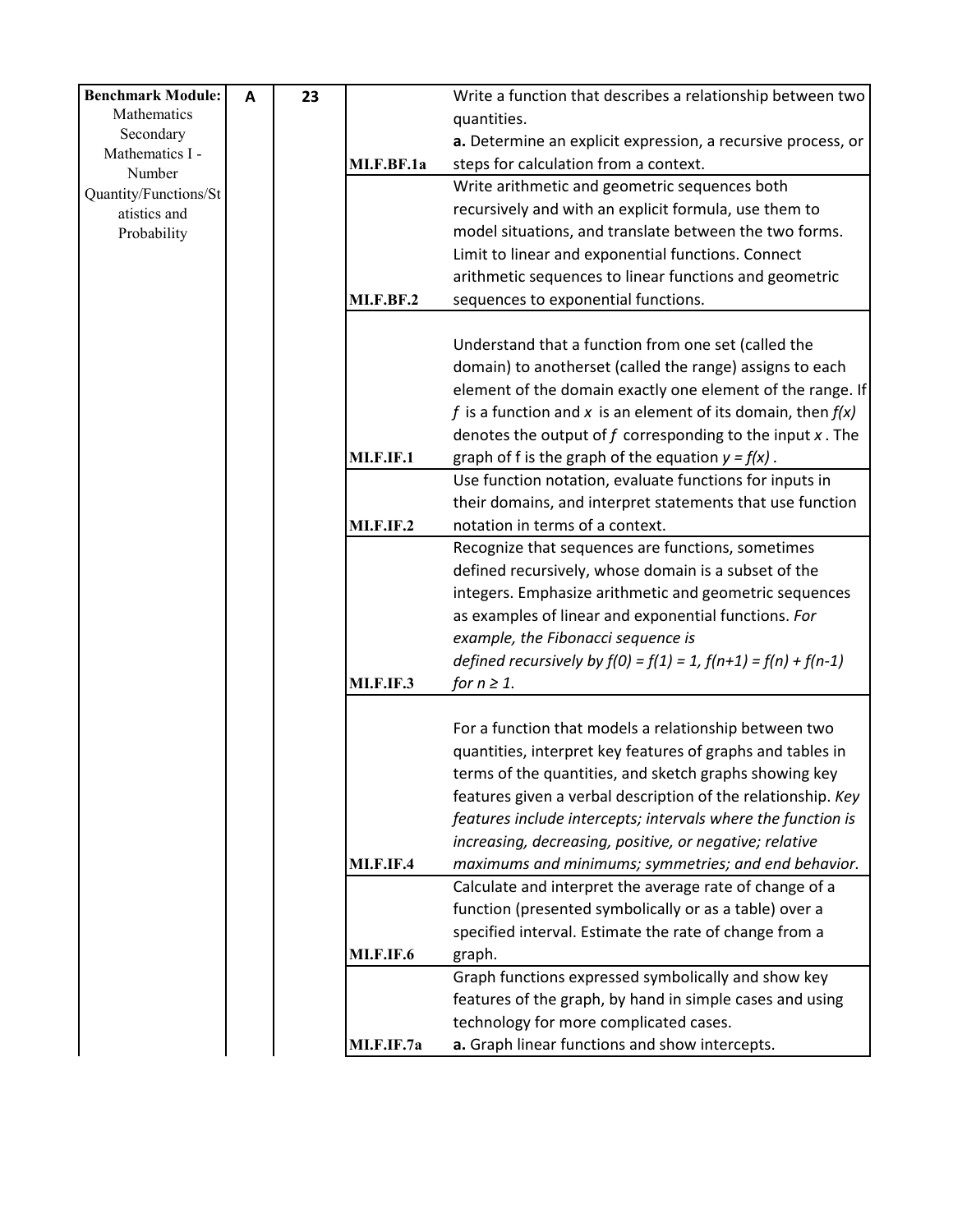|    |                  | Distinguish between situations that can be modeled with              |
|----|------------------|----------------------------------------------------------------------|
|    |                  | linear functions and with exponential functions.                     |
|    |                  | c. Recognize situations in which a quantity grows or decays          |
|    |                  | by a constant percent rate per unit interval relative to             |
|    | MI.F.LE.1c       | another.                                                             |
|    |                  | Construct linear and exponential functions, including                |
|    |                  | arithmetic and geometric sequences, given a graph, a                 |
|    |                  | description of a relationship, or two input-output pairs             |
|    | <b>MI.F.LE.2</b> | (include reading these from a table).                                |
|    |                  | Use units as a way to understand problems and to guide               |
|    |                  | the solution of multi-step problems; choose and interpret            |
|    |                  | units consistently in formulas; choose and                           |
|    |                  | interpret the scale and the origin in graphs and data                |
|    | <b>MI.N.Q.1</b>  | displays.                                                            |
|    |                  | Define appropriate quantities for the purpose of                     |
|    | <b>MI.N.Q.2</b>  | descriptive modeling.                                                |
|    |                  | Interpret differences in shape, center, and spread in the            |
|    |                  | context of the data sets, accounting for possible effects of         |
|    |                  | extreme data points (outliers). Calculate the                        |
|    |                  | weighted average of a distribution and interpret it as a             |
|    | <b>MI.S.ID.3</b> | measure of center.                                                   |
|    |                  |                                                                      |
|    |                  | Represent data on two quantitative variables on a scatter            |
|    |                  | plot, and describe how the variables are related.                    |
|    |                  | c. Fit a linear function for scatter plots that suggest a linear     |
|    | MI.S.ID.6c       | association.                                                         |
|    |                  | Interpret the slope (rate of change) and the intercept               |
|    |                  | (constant term) of a linear model in the context of the              |
|    | <b>MI.S.ID.7</b> | data.                                                                |
| 23 |                  | Write a function that describes a relationship between two           |
|    |                  | quantities.                                                          |
|    |                  | a. Determine an explicit expression, a recursive process, or         |
|    | MI.F.BF.1a       | steps for calculation from a context.                                |
|    |                  |                                                                      |
|    |                  | Identify the effect on the graph of replacing $f(x)$ by $f(x) + k$ , |
|    |                  | for specific values of $k$ (both positive and negative); find        |
|    |                  | the value of $k$ given the graphs. Relate the vertical               |
|    |                  | translation of a linear function to its y-intercept.                 |
|    |                  | Experiment with cases and illustrate an explanation of the           |
|    | MI.F.BF.3        | effects on the graph using technology.                               |
|    |                  | Use function notation, evaluate functions for inputs in              |
|    |                  | their domains, and interpret statements that use function            |
|    |                  | notation in terms of a context.                                      |
|    | <b>MI.F.IF.2</b> |                                                                      |

**B 23**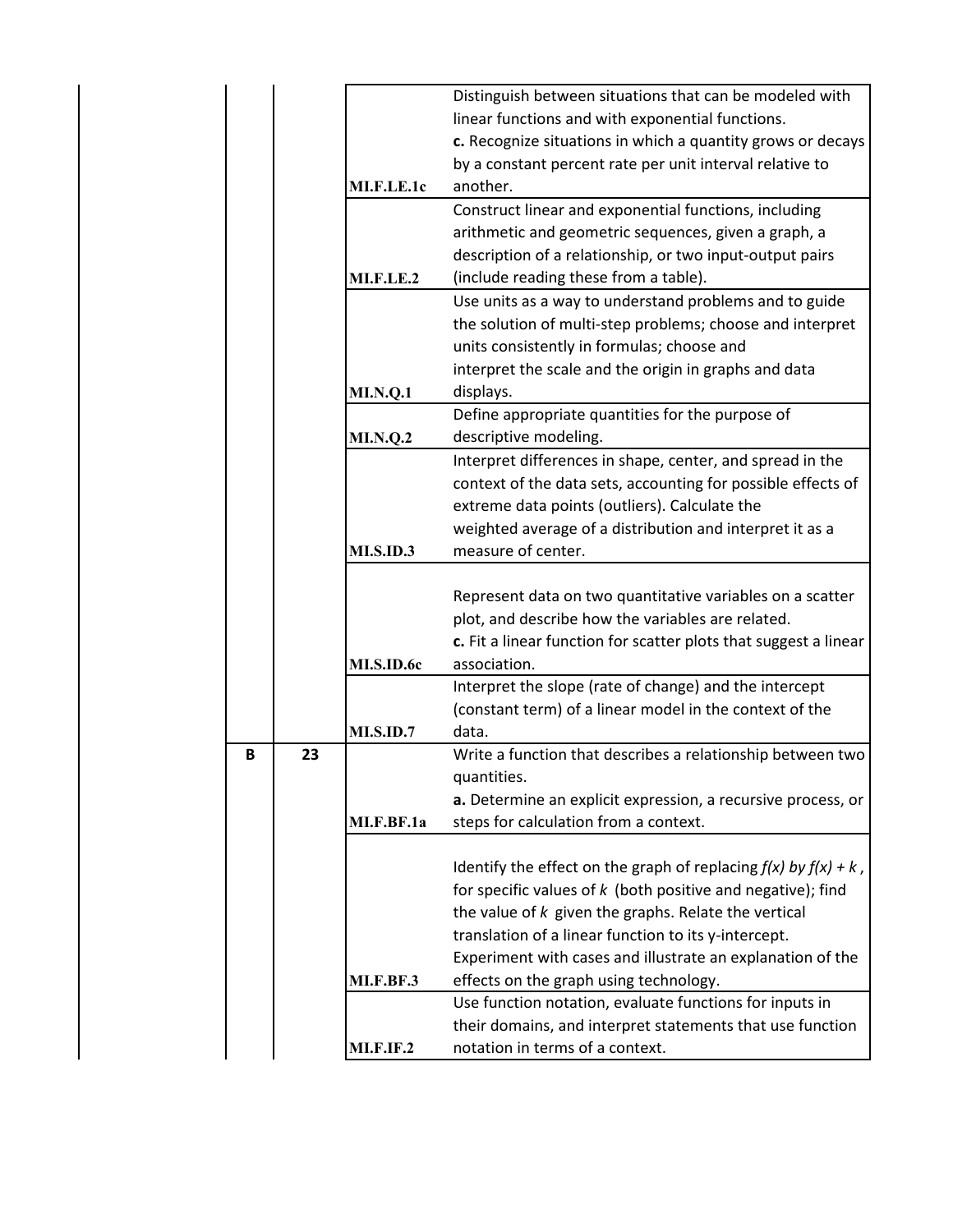| <b>MI.F.IF.4</b> | For a function that models a relationship between two<br>quantities, interpret key features of graphs and tables in<br>terms of the quantities, and sketch graphs showing key<br>features given a verbal description of the relationship. Key<br>features include intercepts; intervals where the function is<br>increasing, decreasing, positive, or negative; relative<br>maximums and minimums; symmetries; and end behavior.<br>Graph functions expressed symbolically and show key |
|------------------|-----------------------------------------------------------------------------------------------------------------------------------------------------------------------------------------------------------------------------------------------------------------------------------------------------------------------------------------------------------------------------------------------------------------------------------------------------------------------------------------|
|                  | features of the graph, by hand in simple cases and using                                                                                                                                                                                                                                                                                                                                                                                                                                |
|                  | technology for more complicated cases.                                                                                                                                                                                                                                                                                                                                                                                                                                                  |
| MI.F.IF.7a       | a. Graph linear functions and show intercepts.                                                                                                                                                                                                                                                                                                                                                                                                                                          |
|                  | Compare properties of two functions, each represented in<br>a different way                                                                                                                                                                                                                                                                                                                                                                                                             |
|                  | (algebraically, graphically, numerically in tables, or by<br>verbal descriptions). For example,                                                                                                                                                                                                                                                                                                                                                                                         |
|                  | compare the growth of two linear functions, or two                                                                                                                                                                                                                                                                                                                                                                                                                                      |
|                  | exponential functions such as $y=3^n$ and                                                                                                                                                                                                                                                                                                                                                                                                                                               |
| <b>MI.F.IF.9</b> | $y=100$ $\cdot$ 2 <sup>n</sup>                                                                                                                                                                                                                                                                                                                                                                                                                                                          |
|                  | Distinguish between situations that can be modeled with<br>linear functions and with exponential functions.<br>c. Recognize situations in which a quantity grows or decays<br>by a constant percent rate per unit interval relative to                                                                                                                                                                                                                                                  |
| MI.F.LE.1c       | another.                                                                                                                                                                                                                                                                                                                                                                                                                                                                                |
|                  | Construct linear and exponential functions, including                                                                                                                                                                                                                                                                                                                                                                                                                                   |
|                  | arithmetic and geometric sequences, given a graph, a                                                                                                                                                                                                                                                                                                                                                                                                                                    |
|                  | description of a relationship, or two input-output pairs                                                                                                                                                                                                                                                                                                                                                                                                                                |
| <b>MI.F.LE.2</b> | (include reading these from a table).                                                                                                                                                                                                                                                                                                                                                                                                                                                   |
|                  | Use units as a way to understand problems and to guide<br>the solution of multi-step problems; choose and interpret<br>units consistently in formulas; choose and<br>interpret the scale and the origin in graphs and data                                                                                                                                                                                                                                                              |
| <b>MI.N.Q.1</b>  | displays.                                                                                                                                                                                                                                                                                                                                                                                                                                                                               |
|                  | Choose a level of accuracy appropriate to limitations on                                                                                                                                                                                                                                                                                                                                                                                                                                |
| <b>MI.N.Q.3</b>  | measurement when reporting quantities.                                                                                                                                                                                                                                                                                                                                                                                                                                                  |
| <b>MI.S.ID.2</b> | Use statistics appropriate to the shape of the data                                                                                                                                                                                                                                                                                                                                                                                                                                     |
|                  | distribution to compare center (median, mean) and spread                                                                                                                                                                                                                                                                                                                                                                                                                                |
|                  | (interquartile range, standard deviation) of two or more<br>different data sets.                                                                                                                                                                                                                                                                                                                                                                                                        |
| <b>MI.S.ID.3</b> | Interpret differences in shape, center, and spread in the                                                                                                                                                                                                                                                                                                                                                                                                                               |
|                  | context of the data sets, accounting for possible effects of<br>extreme data points (outliers). Calculate the                                                                                                                                                                                                                                                                                                                                                                           |
|                  | weighted average of a distribution and interpret it as a<br>measure of center.                                                                                                                                                                                                                                                                                                                                                                                                          |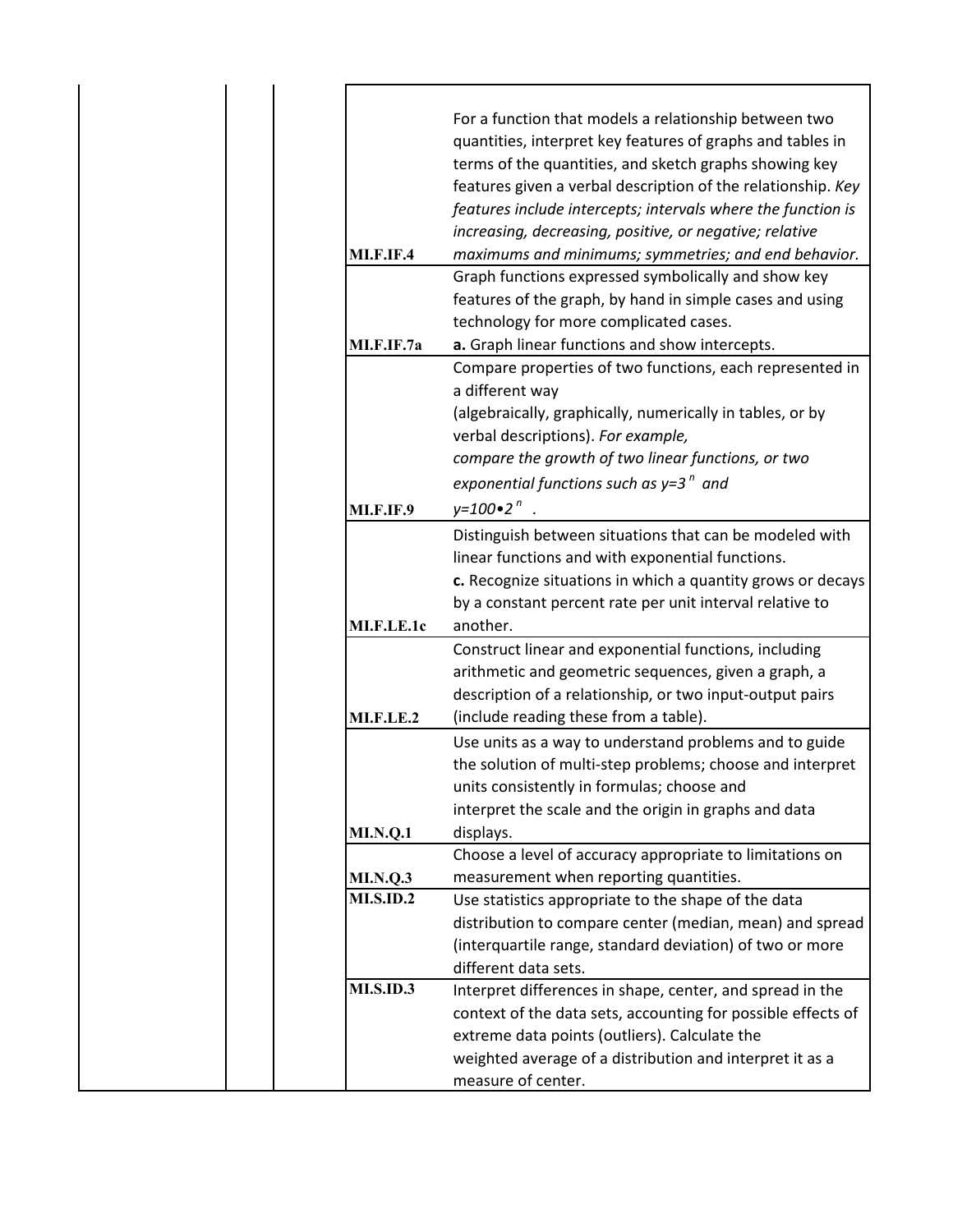| <b>Benchmark Module:</b> | Α | 8 | MII.F.IF.4        | For a function that models a relationship between two                                               |
|--------------------------|---|---|-------------------|-----------------------------------------------------------------------------------------------------|
| Mathematics              |   |   |                   | quantities, interpret key features of graphs and tables in                                          |
| Secondary                |   |   |                   | terms of the quantities, and sketch graphs showing key                                              |
| Mathematics II -         |   |   |                   | features given a verbal description of the relationship. Key                                        |
| Functions                |   |   |                   |                                                                                                     |
|                          |   |   |                   | features include intercepts; intervals where the function is                                        |
|                          |   |   |                   | increasing, decreasing, positive, or negative; relative                                             |
|                          |   |   |                   | maximums and minimums; symmetries; and end behavior                                                 |
|                          |   |   | MII.F.IF.7a       | Graph functions expressed symbolically and show key                                                 |
|                          |   |   |                   | features of the graph, by hand in simple cases and using                                            |
|                          |   |   |                   | technology for more complicated cases.                                                              |
|                          |   |   |                   | a. Graph linear and quadratic functions and show                                                    |
|                          |   |   |                   | intercepts, maxima, and minima.                                                                     |
|                          |   |   | <b>MII.F.IF.9</b> | Compare properties of two functions, each represented in                                            |
|                          |   |   |                   | a different way (algebraically, graphically, numerically in                                         |
|                          |   |   |                   | tables, or by verbal descriptions). Extend work with                                                |
|                          |   |   |                   | quadratics to include the relationship between coefficients                                         |
|                          |   |   |                   |                                                                                                     |
|                          |   |   |                   | and roots, and that once roots are known, a quadratic                                               |
|                          |   |   |                   | equation can be factored. For example, given a graph of                                             |
|                          |   |   |                   | one quadratic function and an algebraic expression for                                              |
|                          |   |   |                   | another, say which has the larger maximum.                                                          |
|                          |   |   | MII.F.LE.3        | Observe using graphs and tables that a quantity increasing                                          |
|                          |   |   |                   | exponentially eventually exceeds a quantity increasing                                              |
|                          |   |   |                   | linearly, quadratically, or (more generally) as a polynomial                                        |
|                          |   |   |                   | function. Compare linear and exponential growth to                                                  |
|                          |   |   |                   | quadratic growth.                                                                                   |
|                          |   |   | MII.F.TF.8        | Prove the Pythagorean identity $sin^2(\theta) + cos^2(\theta) = 1$ and                              |
|                          |   |   |                   | use it to find sin ( $\theta$ ), cos ( $\theta$ ), or tan ( $\theta$ ), given sin ( $\theta$ ), cos |
|                          |   |   |                   | $(\theta)$ , or tan $(\theta)$ , and the quadrant of the angle.                                     |
|                          | B | 8 | MII.F.IF.4        | For a function that models a relationship between two                                               |
|                          |   |   |                   | quantities, interpret key features of graphs and tables in                                          |
|                          |   |   |                   | terms of the quantities, and sketch graphs showing key                                              |
|                          |   |   |                   | features given a verbal description of the relationship. Key                                        |
|                          |   |   |                   | features include intercepts; intervals where the function is                                        |
|                          |   |   |                   | increasing, decreasing, positive, or negative; relative                                             |
|                          |   |   |                   | maximums and minimums; symmetries; and end behavior                                                 |
|                          |   |   | <b>MII.F.IF.6</b> | Calculate and interpret the average rate of change of a                                             |
|                          |   |   |                   | function (presented symbolically or as a table) over a                                              |
|                          |   |   |                   | specified interval. Estimate the rate of change from a                                              |
|                          |   |   |                   | graph.                                                                                              |
|                          |   |   |                   |                                                                                                     |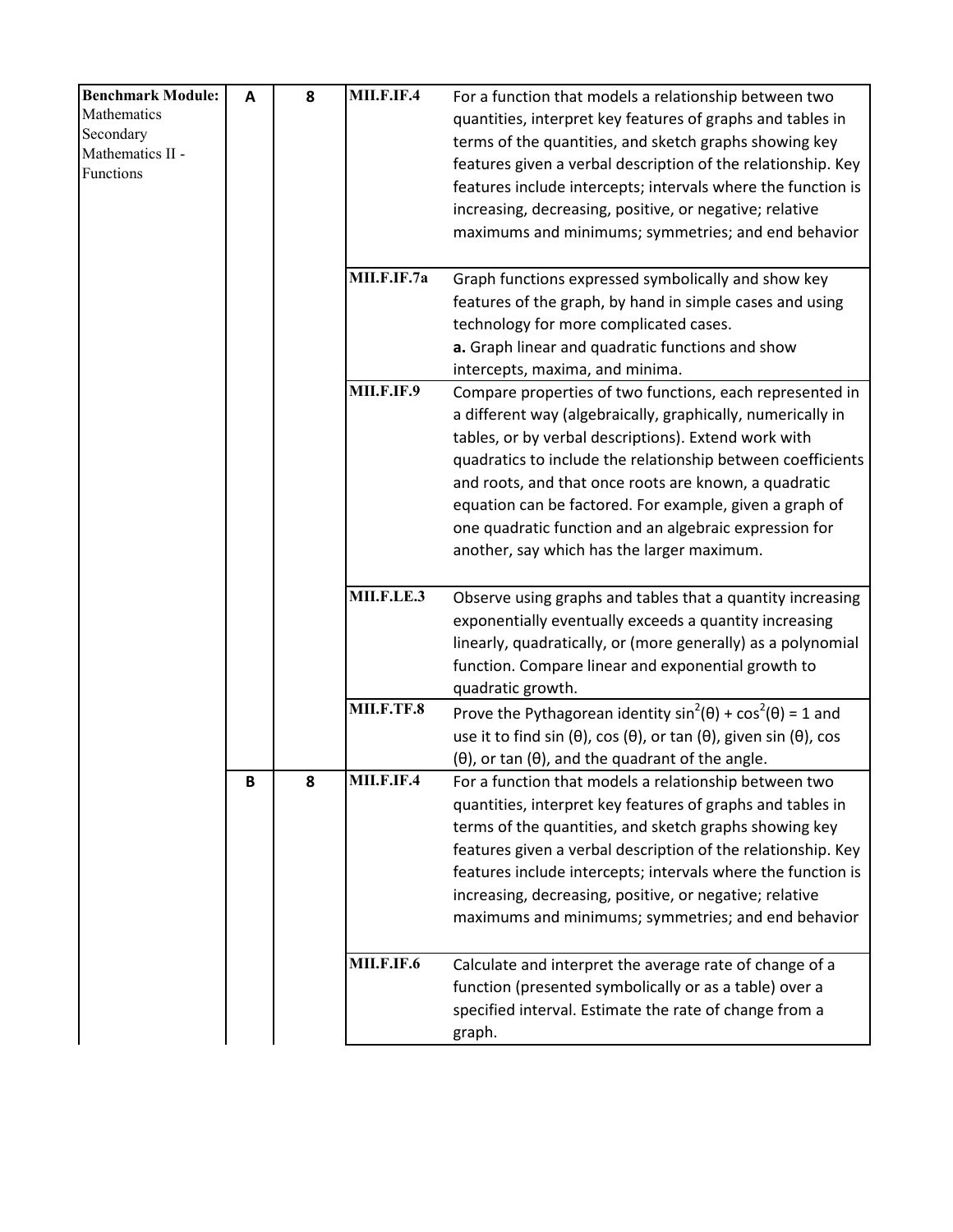|                                                                          |   |    | MII.F.IF.7a        | Graph functions expressed symbolically and show key<br>features of the graph, by hand in simple cases and using<br>technology for more complicated cases.<br>a. Graph linear and quadratic functions and show<br>intercepts, maxima, and minima.                                                                                                      |
|--------------------------------------------------------------------------|---|----|--------------------|-------------------------------------------------------------------------------------------------------------------------------------------------------------------------------------------------------------------------------------------------------------------------------------------------------------------------------------------------------|
|                                                                          |   |    | MII.F.IF.8a        | Write a function defined by an expression in different but<br>equivalent forms to reveal and explain different properties<br>of the function.                                                                                                                                                                                                         |
|                                                                          |   |    |                    | a. Use the process of factoring and completing the square<br>in a quadratic function to show zeros, extreme values, and<br>symmetry of the graph, and interpret these in terms of a<br>context.                                                                                                                                                       |
|                                                                          |   |    | MII.F.TF.8         | Prove the Pythagorean identity $sin^2(\theta) + cos^2(\theta) = 1$ and<br>use it to find sin ( $\theta$ ), cos ( $\theta$ ), or tan ( $\theta$ ), given sin ( $\theta$ ), cos<br>$(\theta)$ , or tan $(\theta)$ , and the quadrant of the angle.                                                                                                      |
| <b>Benchmark Module:</b><br>Mathematics<br>Secondary<br>Mathematics II - | A | 11 | <b>MILG.C.3</b>    | Construct the inscribed and circumscribed circles of a<br>triangle, and prove properties of angles for a quadrilateral<br>inscribed in a circle.                                                                                                                                                                                                      |
| Geometry                                                                 |   |    | <b>MII.G.C.4</b>   | Construct a tangent line from a point outside a given circle<br>to the circle.                                                                                                                                                                                                                                                                        |
|                                                                          |   |    | <b>MILG.CO.10</b>  | Prove theorems about triangles. Theorems include:<br>measures of interior angles of a triangle sum to 180°; base<br>angles of isosceles triangles are congruent; the<br>segment joining midpoints of two sides of a triangle is<br>parallel to the third side and half the length; the medians<br>of a triangle meet at a point.                      |
|                                                                          |   |    | <b>MII.G.CO.11</b> | Prove theorems about parallelograms. Theorems include:<br>opposite sides are congruent, opposite angles are<br>congruent, the diagonals of a parallelogram bisect each<br>other, and conversely, rectangles are parallelograms with<br>congruent diagonals.                                                                                           |
|                                                                          |   |    | <b>MILG.CO.9</b>   | Prove theorems about lines and angles. Theorems include:<br>vertical angles are congruent; when a transversal crosses<br>parallel lines, alternate interior angles are congruent and<br>corresponding angles are congruent; points on a<br>perpendicular bisector of a line<br>segment are exactly those equidistant from the segment's<br>endpoints. |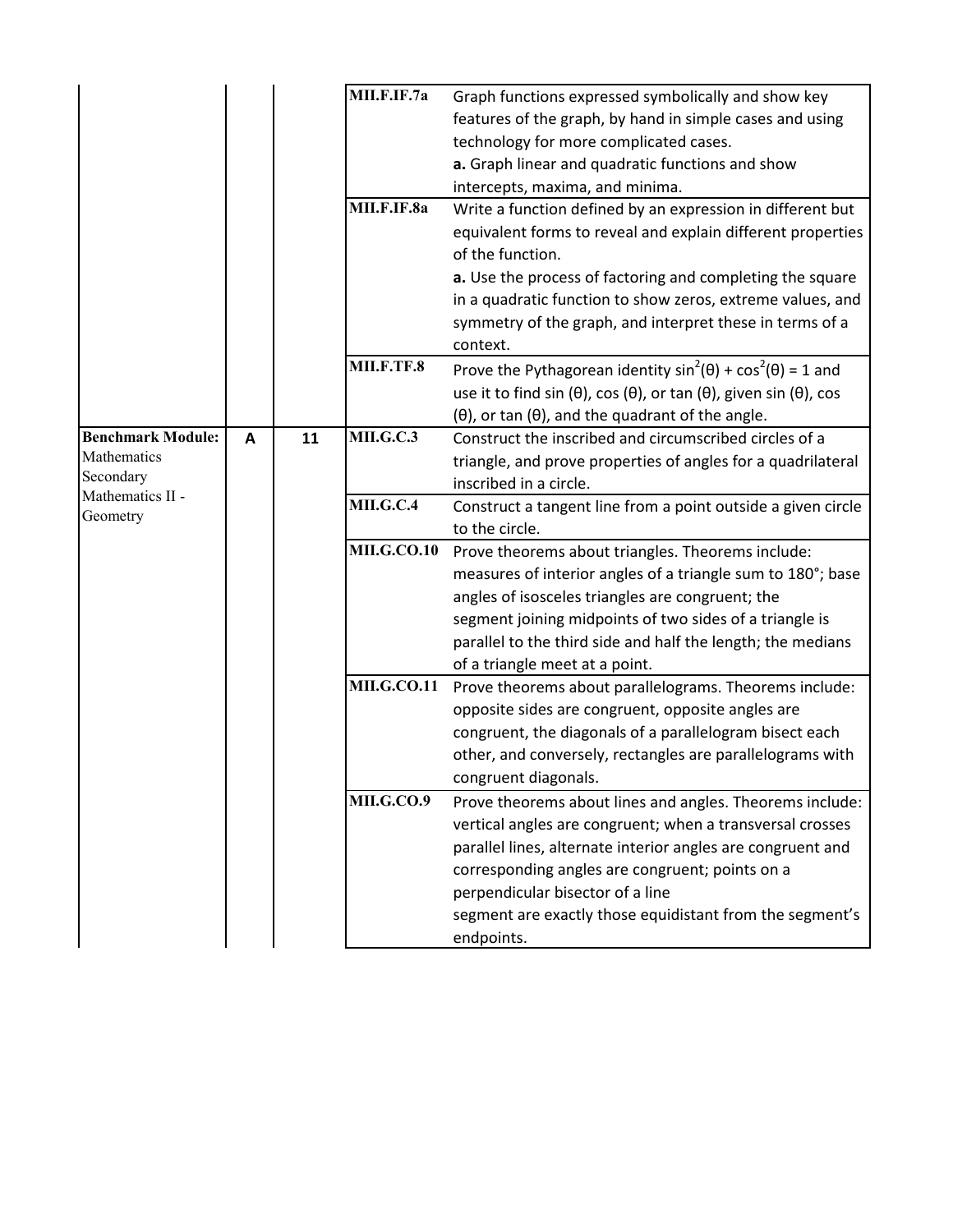|   |    |                    | MII.G.GMD.1 Give an informal argument for the formulas for the            |
|---|----|--------------------|---------------------------------------------------------------------------|
|   |    |                    | circumference of a circle, area of a circle, volume of a                  |
|   |    |                    | cylinder, pyramid, and cone. Informal arguments for                       |
|   |    |                    | area formulas can make use of the way in which area scale                 |
|   |    |                    | under similarity transformations: when one figure in the                  |
|   |    |                    | plane results from another by applying a similarity                       |
|   |    |                    | transformation with scale factor k, its area is $k^2$ times the           |
|   |    |                    | area of the first. Use dissection arguments, Cavalieri's                  |
|   |    |                    | principle, and informal limit arguments.                                  |
|   |    |                    | MII.G.SRT.1b Verify experimentally the properties of dilations given by a |
|   |    |                    | center and a scale factor.                                                |
|   |    |                    | <b>b.</b> The dilation of a line segment is longer or shorter in the      |
|   |    |                    | ratio given by the scale factor.                                          |
|   |    | MILG.SRT.5         | Use congruence and similarity criteria for triangles to solve             |
|   |    |                    | problems and to prove relationships in geometric figures.                 |
| В | 12 | <b>MII.G.C.4</b>   | Construct a tangent line from a point outside a given circle              |
|   |    |                    | to the circle.                                                            |
|   |    | <b>MILG.C.5</b>    | Derive, using similarity, the fact that the length of the arc             |
|   |    |                    | intercepted by an angle is proportional to the radius, and                |
|   |    |                    | define the radian measure of the angle as the constant of                 |
|   |    |                    | proportionality; derive the formula for the area of a sector.             |
|   |    |                    |                                                                           |
|   |    | <b>MILG.CO.10</b>  | Prove theorems about triangles. Theorems include:                         |
|   |    |                    | measures of interior angles of a triangle sum to 180°; base               |
|   |    |                    | angles of isosceles triangles are congruent; the                          |
|   |    |                    | segment joining midpoints of two sides of a triangle is                   |
|   |    |                    | parallel to the third side and half the length; the medians               |
|   |    |                    | of a triangle meet at a point.                                            |
|   |    | <b>MII.G.CO.11</b> | Prove theorems about parallelograms. Theorems include:                    |
|   |    |                    | opposite sides are congruent, opposite angles are                         |
|   |    |                    | congruent, the diagonals of a parallelogram bisect each                   |
|   |    |                    | other, and conversely, rectangles are parallelograms with                 |
|   |    |                    |                                                                           |
|   |    |                    | congruent diagonals.                                                      |
|   |    | <b>MILG.CO.9</b>   | Prove theorems about lines and angles. Theorems include:                  |
|   |    |                    | vertical angles are congruent; when a transversal crosses                 |
|   |    |                    | parallel lines, alternate interior angles are congruent and               |
|   |    |                    | corresponding angles are congruent; points on a                           |
|   |    |                    | perpendicular bisector of a line                                          |
|   |    |                    | segment are exactly those equidistant from the segment's                  |
|   |    |                    |                                                                           |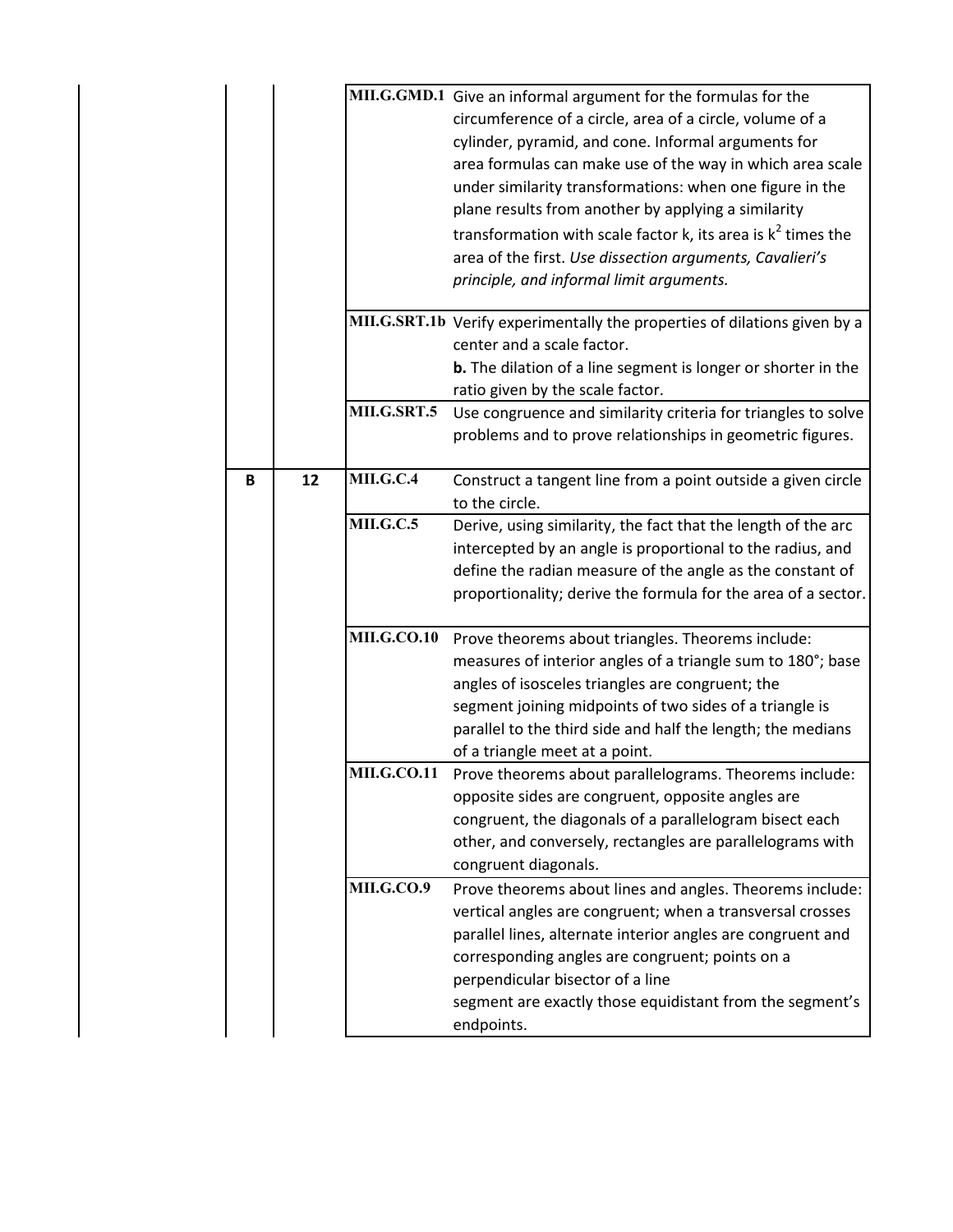|                                                                                                          |   |    | MILG.SRT.5  | MII.G.GMD.3 Use volume formulas for cylinders, pyramids, cones, and<br>spheres to solve problems. Informal arguments for volume<br>formulas can make use of the way in which volume scale<br>under similarity transformations: when one figure results<br>from another by applying a similarity transformation,<br>volumes of solid figures scale by $k^3$ under a similarity<br>transformation with scale factor k<br>Use congruence and similarity criteria for triangles to solve<br>problems and to prove relationships in geometric figures. |
|----------------------------------------------------------------------------------------------------------|---|----|-------------|---------------------------------------------------------------------------------------------------------------------------------------------------------------------------------------------------------------------------------------------------------------------------------------------------------------------------------------------------------------------------------------------------------------------------------------------------------------------------------------------------------------------------------------------------|
|                                                                                                          |   |    | MILG.SRT.8  | Use trigonometric ratios and the Pythagorean Theorem to<br>solve right triangles in applied problems.                                                                                                                                                                                                                                                                                                                                                                                                                                             |
| <b>Benchmark Module:</b><br>Mathematics<br>Secondary<br>Mathematics II -<br>Number &<br>Quantity/Algebra | A | 19 | MII.A.APR.1 | Understand that polynomials form a system analogous to<br>the integers, namely, they are closed under the operations<br>of addition, subtraction, and multiplication; add, subtract,<br>and multiply polynomials.                                                                                                                                                                                                                                                                                                                                 |
|                                                                                                          |   |    | MII.A.CED.1 | Create equations and inequalities in one variable and use<br>them to solve problems. Include equations arising from<br>linear and quadratic functions, and simple rational and<br>exponential functions.                                                                                                                                                                                                                                                                                                                                          |
|                                                                                                          |   |    | MII.A.CED.2 | Create equations in two or more variables to represent<br>relationships between quantities; graph equations on<br>coordinate axes with labels and scales.                                                                                                                                                                                                                                                                                                                                                                                         |
|                                                                                                          |   |    |             | MII.A.REI.4a Solve quadratic equations in one variable.<br>a. Use the method of completing the square to transform<br>any quadratic equation in $x$ into an equation of the form<br>$(x - p)^2 = q$ that has the same solutions. Derive the<br>quadratic formula from this form.                                                                                                                                                                                                                                                                  |
|                                                                                                          |   |    |             | MII.A.REI.4b Solve quadratic equations in one variable.<br><b>b.</b> Solve quadratic equations by inspection (e.g., for $x^2 =$<br>49), taking square roots, completing the square, the<br>quadratic formula and factoring, as appropriate to the<br>initial form of the equation. Recognize when the quadratic<br>formula gives complex solutions and write them as $a \pm bi$<br>for real numbers $a$ and $b$ .                                                                                                                                 |
|                                                                                                          |   |    |             | MII.A.SSE.1a Interpret quadratic and exponential expressions that<br>represent a quantity in terms of its context.<br>a. Interpret parts of an expression, such as terms, factors,<br>and coefficients.                                                                                                                                                                                                                                                                                                                                           |
|                                                                                                          |   |    | MII.A.SSE.2 | Use the structure of an expression to identify ways to<br>rewrite it. For example, see $x^4 - y^4$ as $(x^2)^2 - (y^2)^2$ , thus<br>recognizing it as a difference of squares that can<br>be factored as $(x^2 - y^2)(x^2 + y^2)$ .                                                                                                                                                                                                                                                                                                               |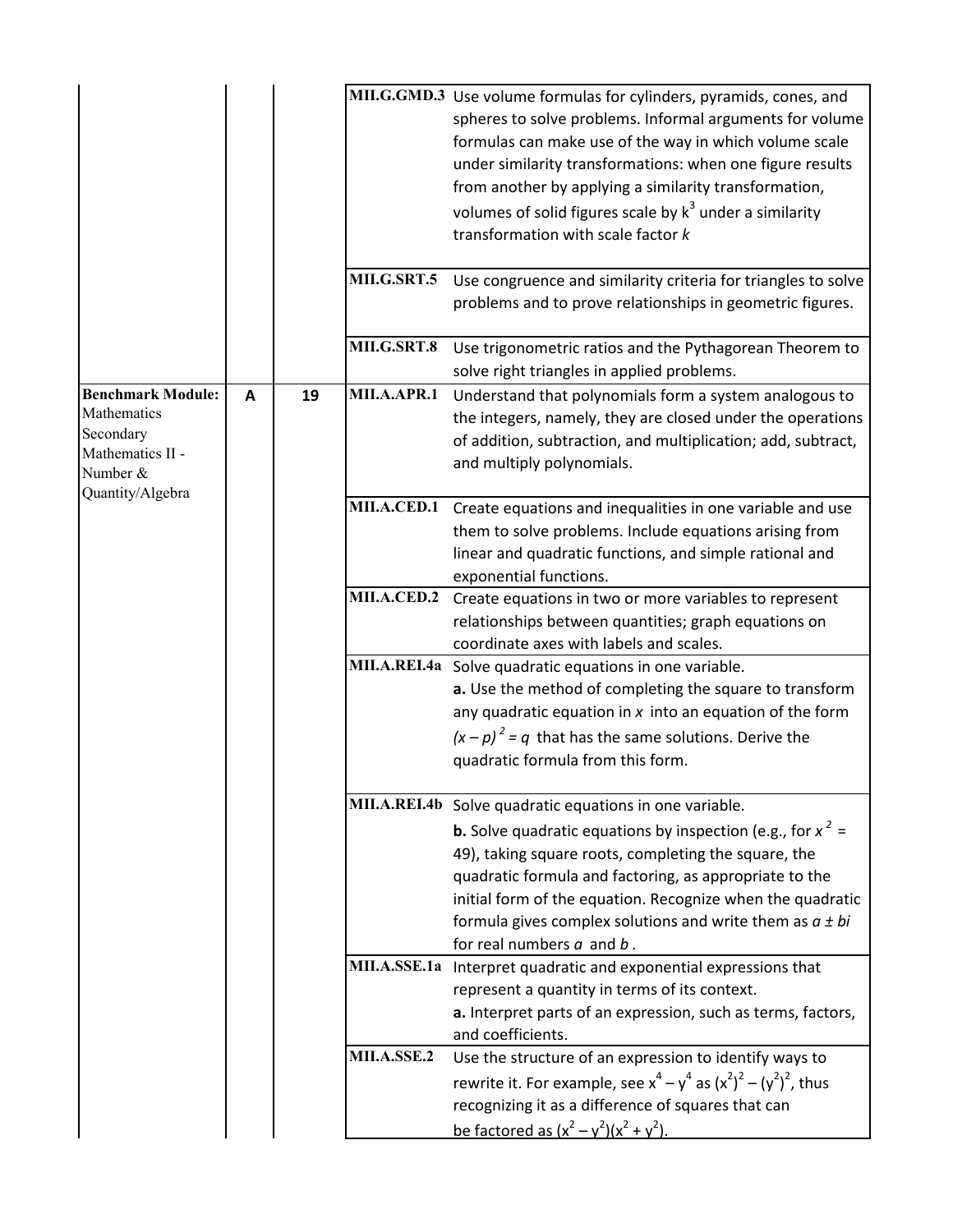|  |   |    | MII.N.CN.1        | Know there is a complex number i such that $i^2 = -1$ , and            |
|--|---|----|-------------------|------------------------------------------------------------------------|
|  |   |    |                   | every complex number has the form $a + bi$ with $a$ and $b$            |
|  |   |    |                   | real.                                                                  |
|  |   |    | MII.N.CN.7        | Solve quadratic equations with real coefficients that have             |
|  |   |    |                   | complex solutions.                                                     |
|  |   |    | MII.N.CN.8        | Extend polynomial identities to the complex numbers.                   |
|  |   |    |                   | Limit to quadratics with real coefficients. For example,               |
|  |   |    |                   | rewrite $x^2 + 4$ as $(x + 2i)(x - 2i)$ .                              |
|  |   |    | MII.N.CN.9        | Know the Fundamental Theorem of Algebra; show that it is               |
|  |   |    |                   | true for quadratic polynomials.                                        |
|  |   |    | <b>MII.N.RN.2</b> | Rewrite expressions involving radicals and rational                    |
|  |   |    |                   | exponents using the properties of exponents.                           |
|  | B | 20 | MII.A.APR.1       | Understand that polynomials form a system analogous to                 |
|  |   |    |                   | the integers, namely, they are closed under the operations             |
|  |   |    |                   | of addition, subtraction, and multiplication; add, subtract,           |
|  |   |    |                   | and multiply polynomials.                                              |
|  |   |    |                   |                                                                        |
|  |   |    |                   | MII.A.CED.1 Create equations and inequalities in one variable and use  |
|  |   |    |                   | them to solve problems. Include equations arising from                 |
|  |   |    |                   | linear and quadratic functions, and simple rational and                |
|  |   |    |                   | exponential functions.                                                 |
|  |   |    | MII.A.CED.2       | Create equations in two or more variables to represent                 |
|  |   |    |                   | relationships between quantities; graph equations on                   |
|  |   |    |                   | coordinate axes with labels and scales.                                |
|  |   |    |                   | MII.A.REI.4b Solve quadratic equations in one variable.                |
|  |   |    |                   | <b>b.</b> Solve quadratic equations by inspection (e.g., for $x^2 =$   |
|  |   |    |                   | 49), taking square roots, completing the square, the                   |
|  |   |    |                   | quadratic formula and factoring, as appropriate to the                 |
|  |   |    |                   | initial form of the equation. Recognize when the quadratic             |
|  |   |    |                   | formula gives complex solutions and write them as $a \pm bi$           |
|  |   |    |                   | for real numbers $a$ and $b$ .                                         |
|  |   |    | MII.A.SSE.2       | Use the structure of an expression to identify ways to                 |
|  |   |    |                   | rewrite it. For example, see $x^4 - y^4$ as $(x^2)^2 - (y^2)^2$ , thus |
|  |   |    |                   | recognizing it as a difference of squares that can                     |
|  |   |    |                   | be factored as $(x^2 - y^2)(x^2 + y^2)$ .                              |
|  |   |    | MII.N.CN.1        | Know there is a complex number i such that $i^2 = -1$ , and            |
|  |   |    |                   | every complex number has the form $a + bi$ with $a$ and $b$            |
|  |   |    |                   | real.                                                                  |
|  |   |    | MII.N.CN.7        | Solve quadratic equations with real coefficients that have             |
|  |   |    |                   | complex solutions.                                                     |
|  |   |    | MII.N.CN.8        | Extend polynomial identities to the complex numbers.                   |
|  |   |    |                   | Limit to quadratics with real coefficients. For example,               |
|  |   |    |                   | rewrite $x^2 + 4$ as $(x + 2i)(x - 2i)$ .                              |
|  |   |    | MII.N.CN.9        | Know the Fundamental Theorem of Algebra; show that it is               |
|  |   |    |                   | true for quadratic polynomials.                                        |
|  |   |    |                   |                                                                        |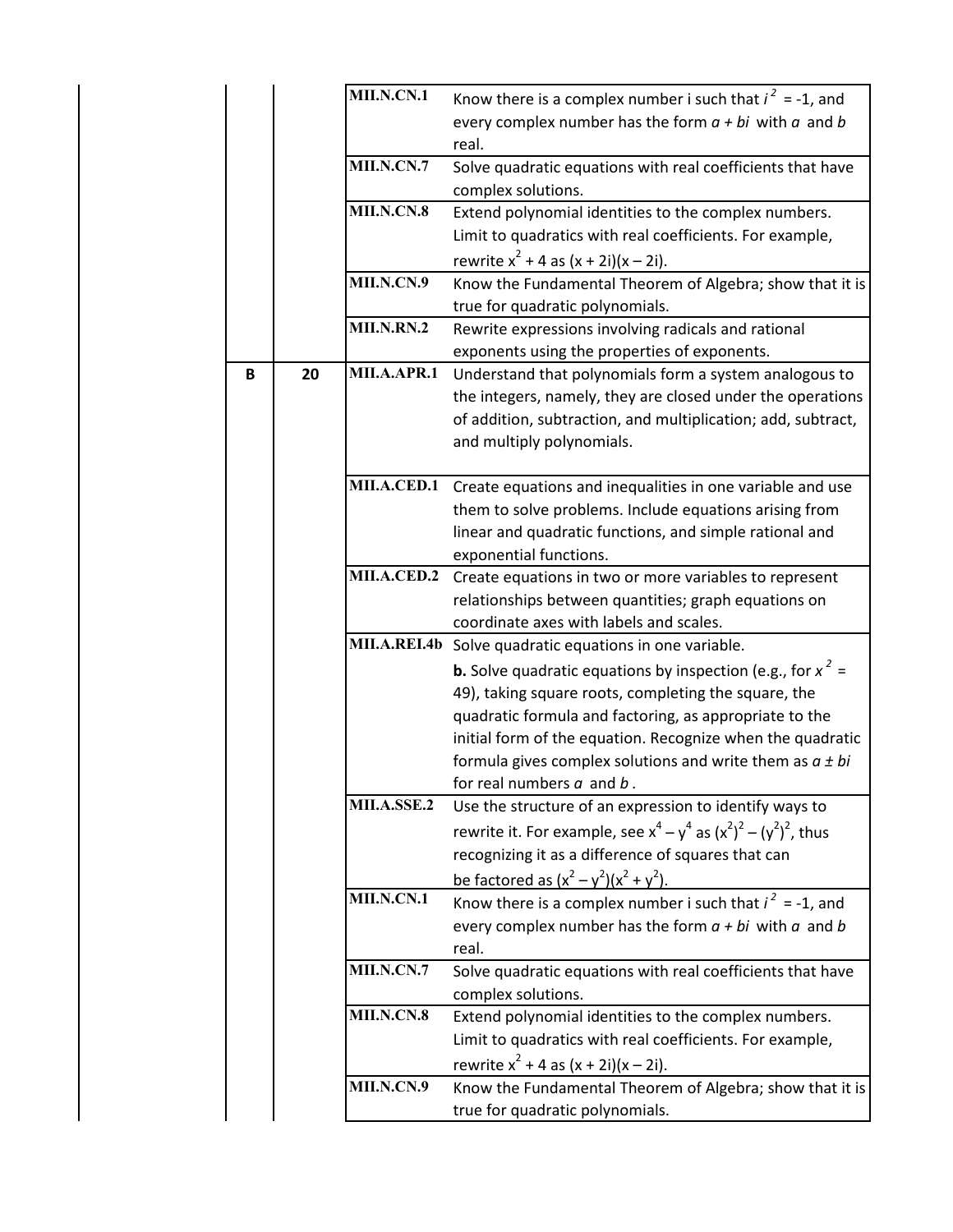|                                |              |    | <b>MII.N.RN.2</b> | Rewrite expressions involving radicals and rational                |
|--------------------------------|--------------|----|-------------------|--------------------------------------------------------------------|
|                                |              |    |                   | exponents using the properties of exponents.                       |
|                                |              |    | MII.N.RN.3        | Explain why sums and products of rational numbers are              |
|                                |              |    |                   | rational, that the sum of a rational number and an                 |
|                                |              |    |                   | irrational number is irrational, and that the product              |
|                                |              |    |                   | of a nonzero rational number and an irrational number is           |
|                                |              |    |                   | irrational. Connect to physical situations (e.g., finding the      |
|                                |              |    |                   | perimeter of a square of area 2).                                  |
| <b>Benchmark Module:</b>       | $\mathbf{A}$ | 12 | MIII.F.BF.1b      | Write a function that describes a relationship between two         |
| Mathematics                    |              |    |                   | quantities.                                                        |
| Secondary<br>Mathematics III - |              |    |                   | <b>b.</b> Combine standard function types using arithmetic         |
| Functions                      |              |    |                   | operations. For example, build a function that models the          |
|                                |              |    |                   | temperature of a cooling body by adding a constant                 |
|                                |              |    |                   | function to a decaying exponential, and relate these               |
|                                |              |    |                   | functions to the model.                                            |
|                                |              |    | MIII.F.BF.4a      | Find inverse functions.                                            |
|                                |              |    |                   | <b>a.</b> Solve an equation of the form $f(x) = c$ for a simple    |
|                                |              |    |                   | function f that has an inverse and write an expression for         |
|                                |              |    |                   | the inverse. Include linear, quadratic, exponential,               |
|                                |              |    |                   | logarithmic, rational, square root, and cube root functions.       |
|                                |              |    |                   | For example, $f(x) = 2x^3$ or $f(x) = (x+1)/(x-1)$ for $x \ne 1$ . |
|                                |              |    |                   |                                                                    |
|                                |              |    | MIII.F.IF.4       | For a function that models a relationship between two              |
|                                |              |    |                   | quantities, interpret key features of graphs and tables in         |
|                                |              |    |                   | terms of the quantities, and sketch graphs showing key             |
|                                |              |    |                   | features given a verbal description of the relationship. Key       |
|                                |              |    |                   | features include intercepts; intervals where the function is       |
|                                |              |    |                   | increasing, decreasing, positive, or negative; relative            |
|                                |              |    |                   | maximums and minimums; symmetries; end behavior; and               |
|                                |              |    |                   | periodicity.                                                       |
|                                |              |    |                   |                                                                    |
|                                |              |    | MIII.F.IF.5       | Relate the domain of a function to its graph and, where            |
|                                |              |    |                   | applicable, to the quantitative relationship it describes.         |
|                                |              |    |                   | For example, if the function $h(n)$ gives the number of            |
|                                |              |    |                   | person-hours it takes to assemble n engines in a factory,          |
|                                |              |    |                   | then the positive integers would be an appropriate domain          |
|                                |              |    |                   | for the function.                                                  |
|                                |              |    | MIII.F.IF.7b      | Graph functions expressed symbolically and show key                |
|                                |              |    |                   | features of the graph, by hand in simple cases and using           |
|                                |              |    |                   | technology for more complicated cases.                             |
|                                |              |    |                   | <b>b.</b> Graph square root, cube root, and piecewise-defined      |
|                                |              |    |                   | functions, including step functions and absolute value             |
|                                |              |    |                   | functions. Compare and contrast square root, cubed root,           |
|                                |              |    |                   | and step functions with all other functions.                       |
|                                |              |    |                   |                                                                    |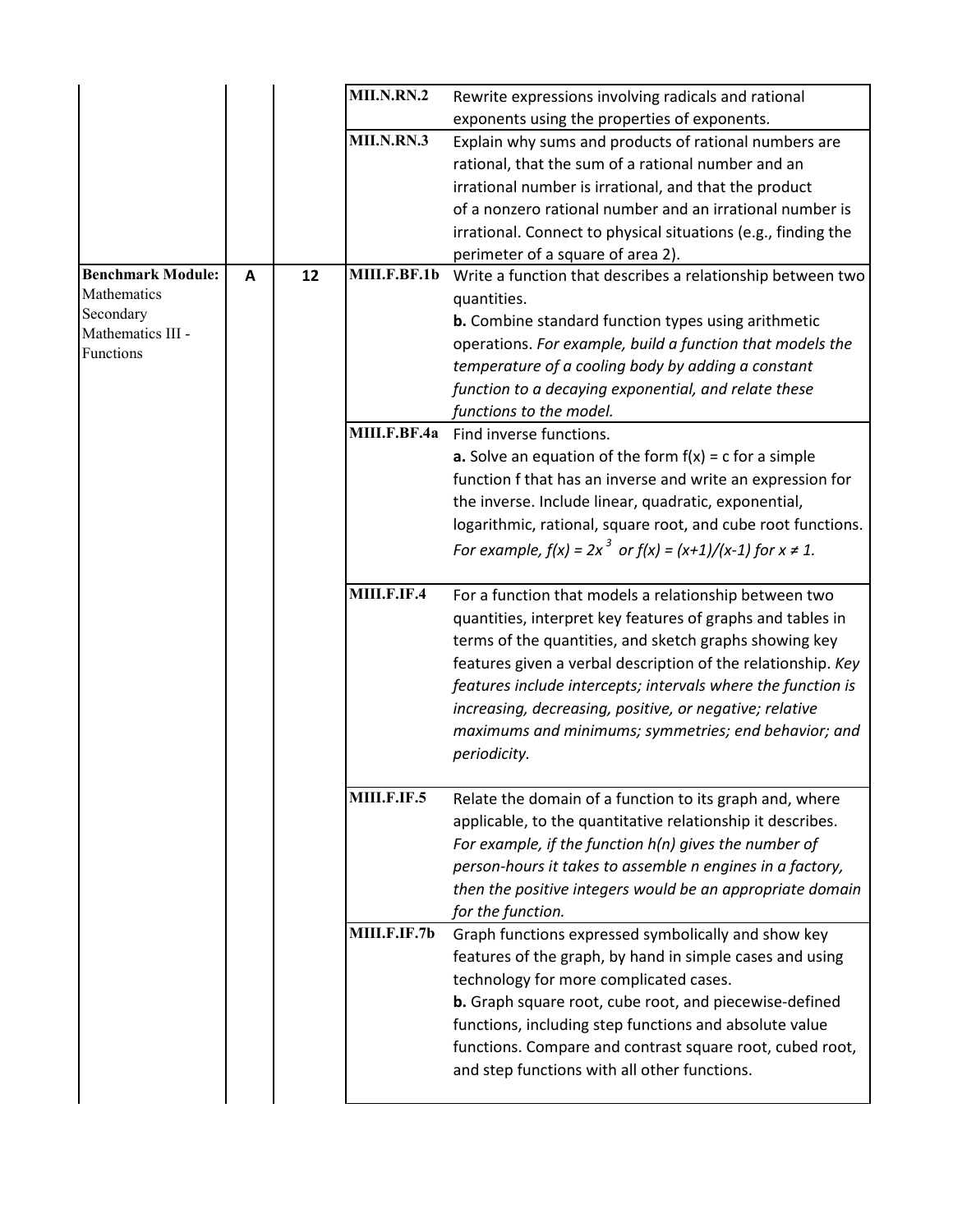|  |   |    | MIII.F.IF.7c<br>MIII.F.IF.7e | Graph functions expressed symbolically and show key<br>features of the graph, by hand in simple cases and using<br>technology for more complicated cases.<br>c. Graph polynomial functions, identifying zeros when<br>suitable factorizations are available, and showing end<br>behavior.                                                                                                                                                        |
|--|---|----|------------------------------|--------------------------------------------------------------------------------------------------------------------------------------------------------------------------------------------------------------------------------------------------------------------------------------------------------------------------------------------------------------------------------------------------------------------------------------------------|
|  |   |    |                              | Graph functions expressed symbolically and show key<br>features of the graph, by hand in simple cases and using<br>technology for more complicated cases.<br>e. Graph exponential and logarithmic functions, showing<br>intercepts and end behavior; and trigonometric functions,<br>showing period, midline, and amplitude.                                                                                                                     |
|  |   |    | MIII.F.LE.4                  | For exponential models, express as a logarithm the<br>solution to $ab^{ct} = d$ where $a, c,$ and $d$ are numbers and<br>the base $b$ is 2, 10, or $e$ ; evaluate the logarithm using<br>technology. Include the relationship between properties of<br>logarithms and properties of exponents, such as the<br>connection between the properties of exponents and the<br>basic logarithm property that log $xy = log x + log y$ .                 |
|  | B | 11 | MIII.F.BF.1b                 | Write a function that describes a relationship between two<br>quantities.<br><b>b.</b> Combine standard function types using arithmetic<br>operations. For example, build a function that models the<br>temperature of a cooling body by adding a constant<br>function to a decaying exponential, and relate these<br>functions to the model.                                                                                                    |
|  |   |    | MIII.F.IF.4                  | For a function that models a relationship between two<br>quantities, interpret key features of graphs and tables in<br>terms of the quantities, and sketch graphs showing key<br>features given a verbal description of the relationship. Key<br>features include intercepts; intervals where the function is<br>increasing, decreasing, positive, or negative; relative<br>maximums and minimums; symmetries; end behavior; and<br>periodicity. |
|  |   |    | MIII.F.IF.5                  | Relate the domain of a function to its graph and, where<br>applicable, to the quantitative relationship it describes.<br>For example, if the function $h(n)$ gives the number of<br>person-hours it takes to assemble n engines in a factory,<br>then the positive integers would be an appropriate domain<br>for the function.                                                                                                                  |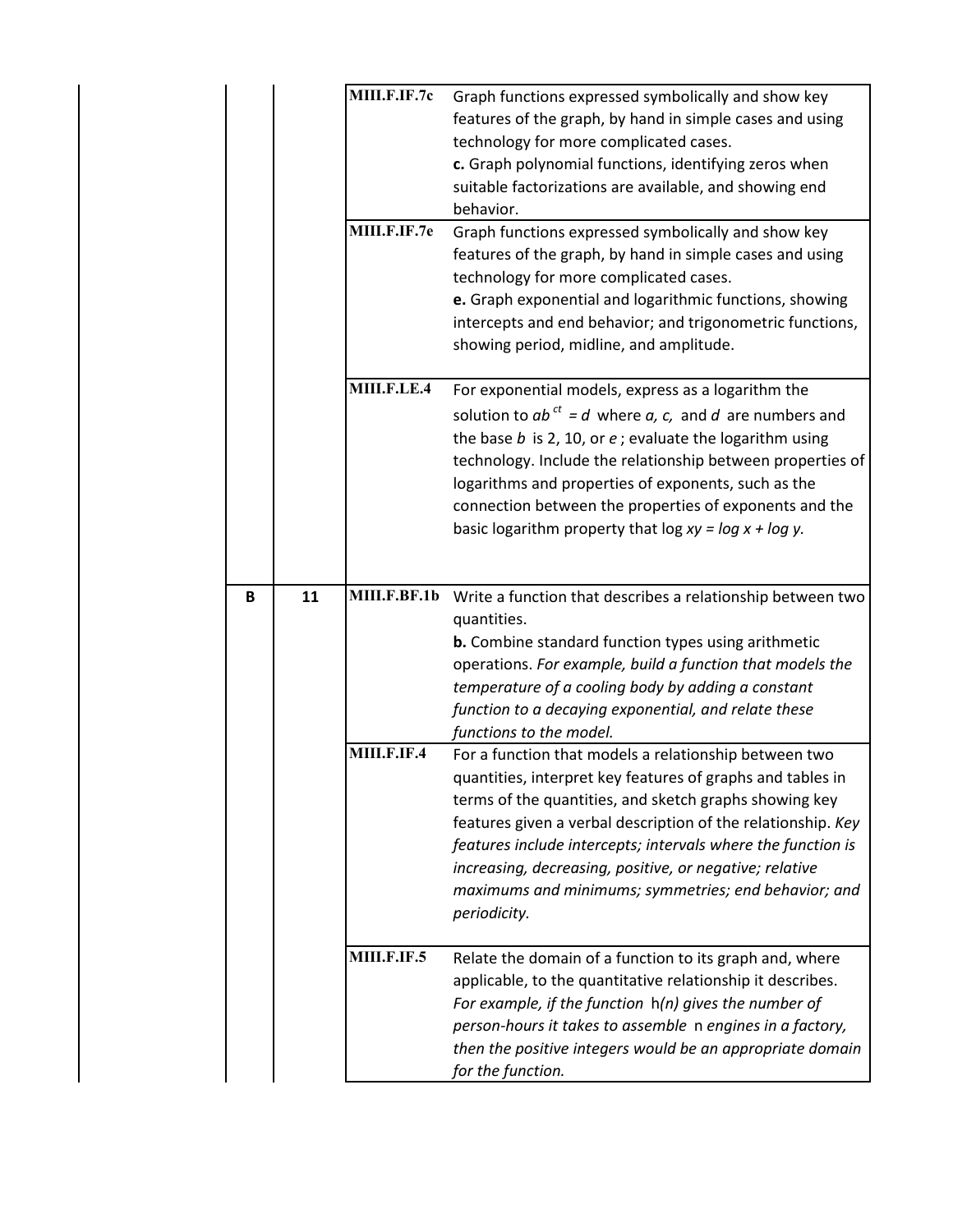|    | MIII.F.IF.7b | Graph functions expressed symbolically and show key<br>features of the graph, by hand in simple cases and using<br>technology for more complicated cases.<br>b. Graph square root, cube root, and piecewise-defined<br>functions, including step functions and absolute value<br>functions. Compare and contrast square root, cubed root,<br>and step functions with all other functions.                                                        |
|----|--------------|--------------------------------------------------------------------------------------------------------------------------------------------------------------------------------------------------------------------------------------------------------------------------------------------------------------------------------------------------------------------------------------------------------------------------------------------------|
|    | MIII.F.IF.7c | Graph functions expressed symbolically and show key<br>features of the graph, by hand in simple cases and using<br>technology for more complicated cases.<br>c. Graph polynomial functions, identifying zeros when<br>suitable factorizations are available, and showing end<br>behavior.                                                                                                                                                        |
|    | MIII.F.IF.7e | Graph functions expressed symbolically and show key<br>features of the graph, by hand in simple cases and using<br>technology for more complicated cases.<br>e. Graph exponential and logarithmic functions, showing<br>intercepts and end behavior; and trigonometric functions,<br>showing period, midline, and amplitude.                                                                                                                     |
|    | MIII.F.LE.4  | For exponential models, express as a logarithm the<br>solution to ab <sup>ct</sup> = d where a, c, and d are numbers and the<br>base $b$ is 2, 10, or $e$ ; evaluate the logarithm using<br>technology. Include the relationship between properties of<br>logarithms and properties of exponents, such as the<br>connection between the properties of exponents and the<br>basic logarithm property that $\log xy = \log x + \log y$ .           |
| 11 |              | MIII.F.BF.1b Write a function that describes a relationship between two<br>quantities.<br><b>b.</b> Combine standard function types using arithmetic<br>operations. For example, build a function that models the<br>temperature of a cooling body by adding a constant<br>function to a decaying exponential, and relate these<br>functions to the model.                                                                                       |
|    | MIII.F.IF.4  | For a function that models a relationship between two<br>quantities, interpret key features of graphs and tables in<br>terms of the quantities, and sketch graphs showing key<br>features given a verbal description of the relationship. Key<br>features include intercepts; intervals where the function is<br>increasing, decreasing, positive, or negative; relative<br>maximums and minimums; symmetries; end behavior; and<br>periodicity. |

**C 11**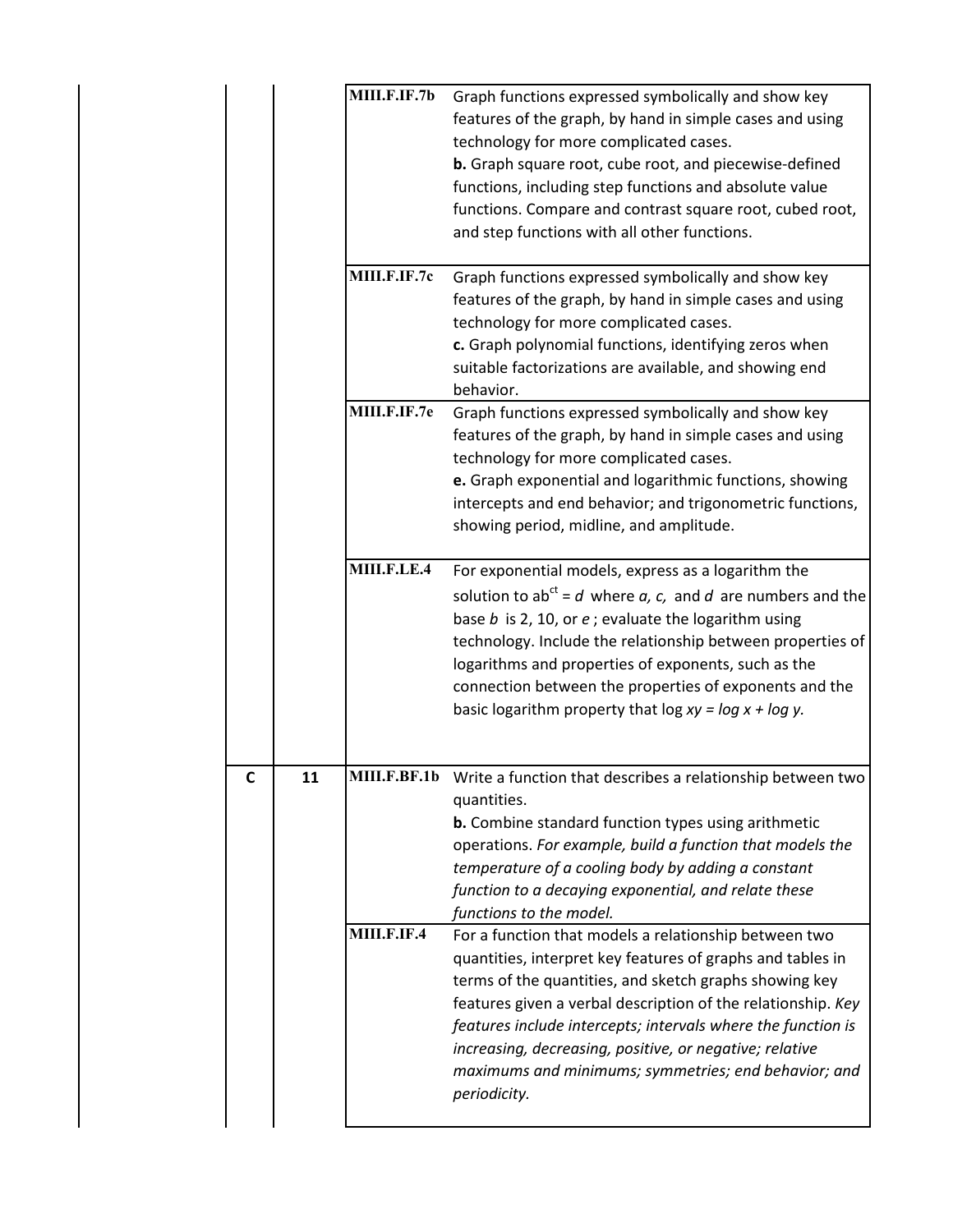|                                                                                                           |   |    | <b>MIII.F.IF.5</b> | Relate the domain of a function to its graph and, where<br>applicable, to the quantitative relationship it describes.<br>For example, if the function $h(n)$ gives the number of<br>person-hours it takes to assemble n engines in a factory,<br>then the positive integers would be an appropriate domain<br>for the function.                                                                                              |
|-----------------------------------------------------------------------------------------------------------|---|----|--------------------|------------------------------------------------------------------------------------------------------------------------------------------------------------------------------------------------------------------------------------------------------------------------------------------------------------------------------------------------------------------------------------------------------------------------------|
|                                                                                                           |   |    | MIII.F.IF.7b       | Graph functions expressed symbolically and show key<br>features of the graph, by hand in simple cases and using<br>technology for more complicated cases.<br>b. Graph square root, cube root, and piecewise-defined<br>functions, including step functions and absolute value<br>functions. Compare and contrast square root, cubed root,<br>and step functions with all other functions.                                    |
|                                                                                                           |   |    | MIII.F.IF.7e       | Graph functions expressed symbolically and show key<br>features of the graph, by hand in simple cases and using<br>technology for more complicated cases.<br>e. Graph exponential and logarithmic functions, showing<br>intercepts and end behavior; and trigonometric functions,<br>showing period, midline, and amplitude.                                                                                                 |
|                                                                                                           |   |    | MIII.F.LE.4        | For exponential models, express as a logarithm the<br>solution to $ab^{ct} = d$ where a, c, and d are numbers and<br>the base $b$ is 2, 10, or $e$ ; evaluate the logarithm using<br>technology. Include the relationship between properties of<br>logarithms and properties of exponents, such as the<br>connection between the properties of exponents and the<br>basic logarithm property that log $xy = log x + log y$ . |
| <b>Benchmark Module:</b><br>Mathematics<br>Secondary<br>Mathematics III -<br>Number &<br>Quantity/Algebra | A | 14 |                    | MIII.A.APR.1 Understand that all polynomials form a system analogous<br>to the integers, namely, they are closed under the<br>operations of addition, subtraction, and multiplication;<br>add, subtract, and multiply polynomials.                                                                                                                                                                                           |
|                                                                                                           |   |    |                    | MIII.A.APR.4 Prove polynomial identities and use them to describe<br>numerical relationships. For example, the polynomial<br>identity $(x^2 + y^2)^2 = (x^2 - y^2)^2 + (2xy)^2$ can be used to<br>generate Pythagorean triples.                                                                                                                                                                                              |
|                                                                                                           |   |    |                    | MIII.A.APR.5 Know and apply the Binomial Theorem for the expansion<br>of $(x + y)^n$ in powers of x and y for a positive integer n,<br>where $x$ and $y$ are any numbers. For example, with<br>coefficients determined by Pascal's Triangle.                                                                                                                                                                                 |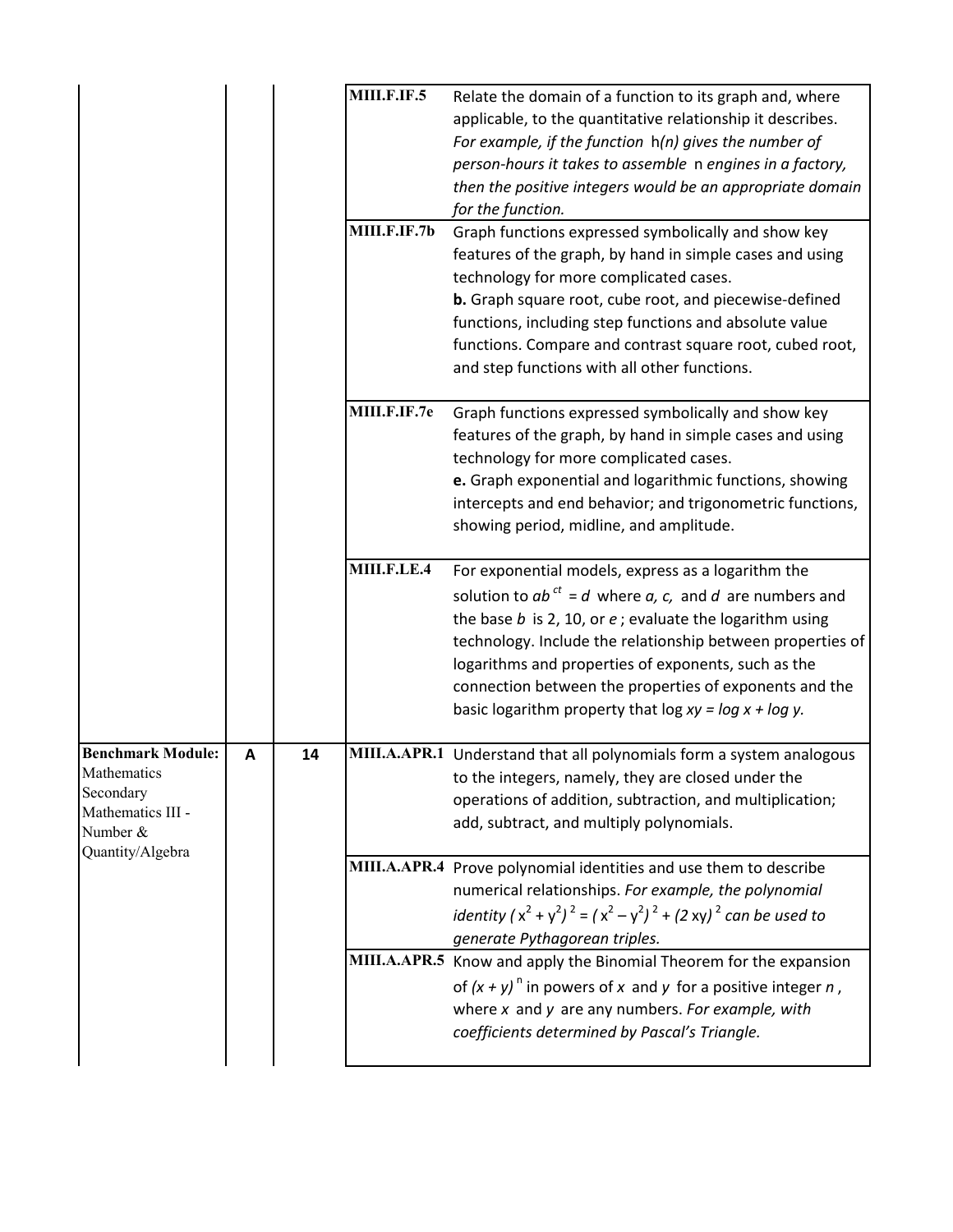|   |    |                     | MIII.A.APR.6 Rewrite simple rational expressions in different forms;<br>write $a(x)/b(x)$ in the form $q(x) + r(x)/b(x)$ , where $a(x)$ ,<br>$b(x)$ , $q(x)$ , and $r(x)$ are polynomials with the degree of $r(x)$<br>less than the degree of $b(x)$ , using inspection, long division<br>or, for the more complicated examples, a computer<br>algebra system. |
|---|----|---------------------|-----------------------------------------------------------------------------------------------------------------------------------------------------------------------------------------------------------------------------------------------------------------------------------------------------------------------------------------------------------------|
|   |    |                     | MIII.A.APR.7 Understand that rational expressions form a system<br>analogous to the rational numbers, closed under addition,<br>subtraction, multiplication, and division by a nonzero<br>rational expression; add, subtract, multiply, and divide<br>rational expressions.                                                                                     |
|   |    |                     | MIII.A.CED.2 Create equations in two or more variables to represent<br>relationships between quantities; graph equations on<br>coordinate axes with labels and scales.                                                                                                                                                                                          |
|   |    | MIII.A.REI.2        | Solve simple rational and radical equations in one variable,<br>and give examples showing how extraneous solutions may<br>arise.                                                                                                                                                                                                                                |
|   |    |                     | MIII.A.SSE.1a Interpret polynomial and rational expressions that<br>represent a quantity in terms of its context.<br>a. Interpret parts of an expression, such as terms, factors,<br>and coefficients.                                                                                                                                                          |
|   |    | <b>MIII.A.SSE.2</b> | Use the structure of an expression to identify ways to<br>rewrite it. For example, see $x^4 - y^4$ as $(x^2)^2 - (y^2)^2$ , thus<br>recognizing it as a difference of squares that can be<br>factored as $(x^2 - y^2)(x^2 + y^2)$ .                                                                                                                             |
|   |    | <b>MIII.N.CN.8</b>  | Extend polynomial identities to the complex numbers. For<br>example, rewrite $x^2 + 4$<br>as $(x + 2i)(x - 2i)$ .                                                                                                                                                                                                                                               |
| B | 14 |                     | MIII.A.APR.1 Understand that all polynomials form a system analogous<br>to the integers, namely, they are closed under the<br>operations of addition, subtraction, and multiplication;<br>add, subtract, and multiply polynomials.                                                                                                                              |
|   |    |                     | MIII.A.APR.4 Prove polynomial identities and use them to describe<br>numerical relationships. For example, the polynomial<br>identity $(x^2 + y^2)^2 = (x^2 - y^2)^2 + (2xy)^2$ can be used to<br>generate Pythagorean triples.                                                                                                                                 |
|   |    |                     | MIII.A.APR.5 Know and apply the Binomial Theorem for the expansion<br>of $(x + y)^n$ in powers of x and y for a positive integer n,<br>where $x$ and $y$ are any numbers. For example, with<br>coefficients determined by Pascal's Triangle.                                                                                                                    |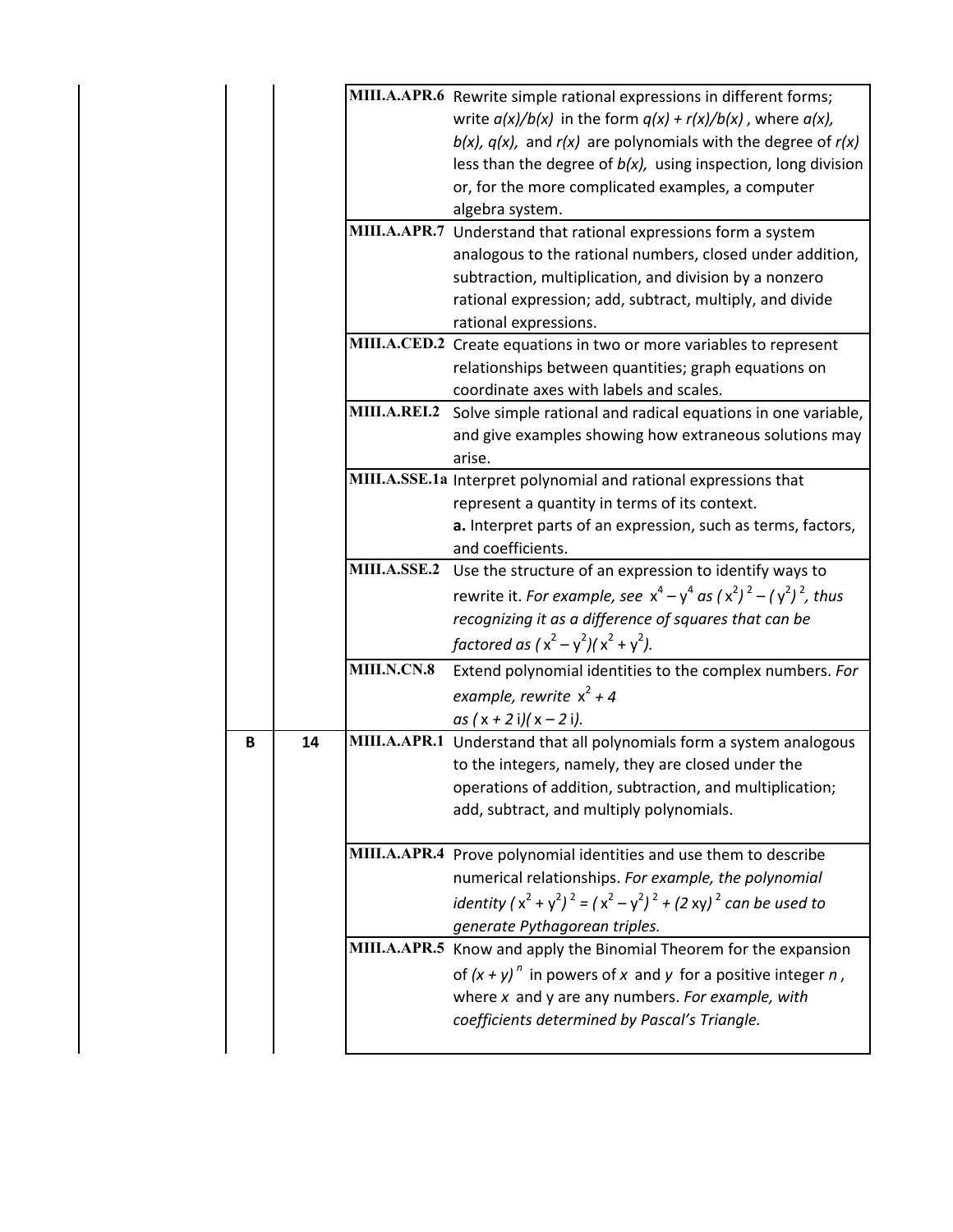|             |    |              | MIII.A.APR.7 Understand that rational expressions form a system        |
|-------------|----|--------------|------------------------------------------------------------------------|
|             |    |              | analogous to the rational numbers, closed under addition,              |
|             |    |              | subtraction, multiplication, and division by a nonzero                 |
|             |    |              | rational expression; add, subtract, multiply, and divide               |
|             |    |              | rational expressions.                                                  |
|             |    |              | MIII.A.CED.4 Rearrange formulas to highlight a quantity of interest,   |
|             |    |              | using the same reasoning as in solving equations. For                  |
|             |    |              | example, rearrange the compound interest formula to                    |
|             |    |              | solve for t: A = $P(1 + r/n)^{nt}$                                     |
|             |    | MIII.A.REI.2 | Solve simple rational and radical equations in one variable,           |
|             |    |              | and give examples showing how extraneous solutions may                 |
|             |    |              | arise.                                                                 |
|             |    |              | MIII.A.SSE.1a Interpret polynomial and rational expressions that       |
|             |    |              | represent a quantity in terms of its context.                          |
|             |    |              | a. Interpret parts of an expression, such as terms, factors,           |
|             |    |              | and coefficients.                                                      |
|             |    |              | MIII.A.SSE.2 Use the structure of an expression to identify ways to    |
|             |    |              | rewrite it. For example, see $x^4 - y^4$ as $(x^2)^2 - (y^2)^2$ , thus |
|             |    |              | recognizing it as a difference of squares that can be                  |
|             |    |              | factored as $(x^2 - y^2)(x^2 + y^2)$ .                                 |
|             |    | MIII.N.CN.8  | Extend polynomial identities to the complex numbers. For               |
|             |    |              | example, rewrite $x^2 + 4$ as                                          |
|             |    |              | $(x + 2i)(x - 2i)$ .                                                   |
|             |    | MIII.N.CN.9  | Know the Fundamental Theorem of Algebra; show that it is               |
|             |    |              | true for quadraticpolynomials. Limit to polynomials with               |
|             |    |              | real coefficients.                                                     |
| $\mathbf c$ | 14 |              | MIII.A.APR.1 Understand that all polynomials form a system analogous   |
|             |    |              | to the integers, namely, they are closed under the                     |
|             |    |              | operations of addition, subtraction, and multiplication;               |
|             |    |              | add, subtract, and multiply polynomials.                               |
|             |    |              |                                                                        |
|             |    |              | MIII.A.APR.5 Know and apply the Binomial Theorem for the expansion     |
|             |    |              | of $(x + y)^n$ in powers of x and y for a positive integer n,          |
|             |    |              | where $x$ and $y$ are any numbers. For example, with                   |
|             |    |              | coefficients determined by Pascal's Triangle.                          |
|             |    |              |                                                                        |
|             |    |              | MIII.A.APR.7 Understand that rational expressions form a system        |
|             |    |              | analogous to the rational numbers, closed under addition,              |
|             |    |              | subtraction, multiplication, and division by a nonzero                 |
|             |    |              | rational expression; add, subtract, multiply, and divide               |
|             |    |              | rational expressions.                                                  |
|             |    |              | MIII.A.CED.4 Rearrange formulas to highlight a quantity of interest,   |
|             |    |              | using the same reasoning as in solving equations. For                  |
|             |    |              | example, rearrange the compound interest formula to                    |
|             |    |              | solve for t: $A = P(1 + r/n)^{nt}$                                     |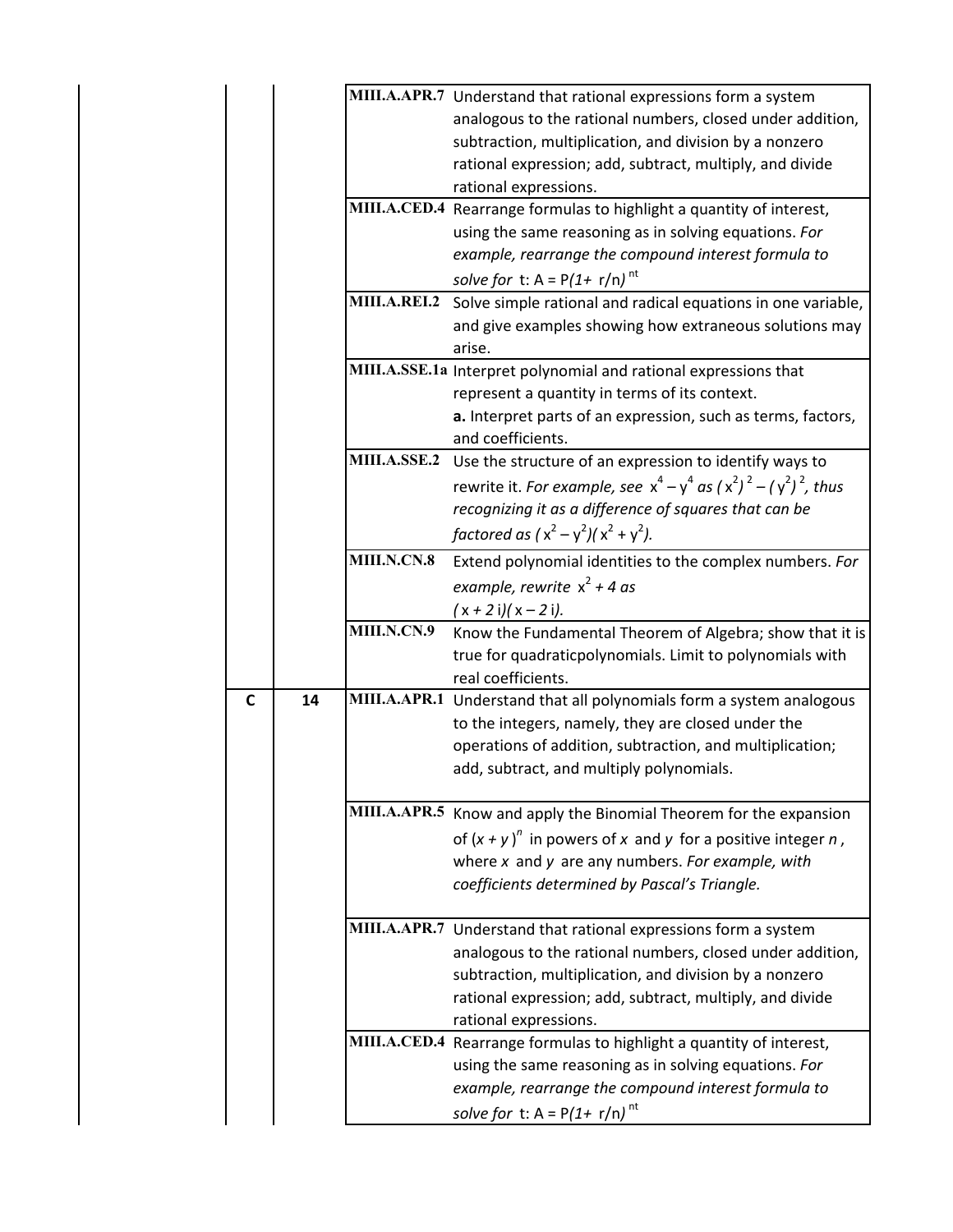|                                |   |    |             | MIII.A.REI.2 Solve simple rational and radical equations in one variable,   |
|--------------------------------|---|----|-------------|-----------------------------------------------------------------------------|
|                                |   |    |             | and give examples showing how extraneous solutions may                      |
|                                |   |    |             | arise.                                                                      |
|                                |   |    |             | MIII.A.SSE.1a Interpret polynomial and rational expressions that            |
|                                |   |    |             | represent a quantity in terms of its context.                               |
|                                |   |    |             | a. Interpret parts of an expression, such as terms, factors,                |
|                                |   |    |             | and coefficients.                                                           |
|                                |   |    |             | MIII.A.SSE.2 Use the structure of an expression to identify ways to         |
|                                |   |    |             | rewrite it. For example, see $x^4 - y^4$ as $(x^2)^2 - (y^2)^2$ , thus      |
|                                |   |    |             | recognizing it as a difference of squares that can be                       |
|                                |   |    |             | factored as $(x^2 - y^2)(x^2 + y^2)$ .                                      |
|                                |   |    | MIII.N.CN.8 | Extend polynomial identities to the complex numbers. For                    |
|                                |   |    |             | example, rewrite $x^2 + 4$ as                                               |
|                                |   |    |             | $(x + 2i)(x - 2i)$ .                                                        |
| <b>Benchmark Module:</b>       | A | 10 | MIII.F.TF.2 | Explain how the unit circle in the coordinate plane enables                 |
| Mathematics                    |   |    |             | the extension of trigonometric functions to all real                        |
| Secondary<br>Mathematics III - |   |    |             | numbers, interpreted as radian measures of angles                           |
| Trigonomic                     |   |    |             | traversed counterclockwise around the unit circle.                          |
| Functions/Geometry             |   |    |             |                                                                             |
|                                |   |    | MIII.F.TF.3 | Use special triangles to determine geometrically the values                 |
|                                |   |    |             | of sine, cosine, tangent for $\pi/3$ , $\pi/4$ and $\pi$ 6, and use the     |
|                                |   |    |             | unit circle to express the values of sine, cosine, and                      |
|                                |   |    |             | tangent for $\pi - x$ , $\pi + x$ , and $2\pi - x$ in terms of their values |
|                                |   |    |             | for $x$ , where $x$ is any real number.                                     |
|                                |   |    | MIII.F.TF.5 | Choose trigonometric functions to model periodic                            |
|                                |   |    |             | phenomena with specified amplitude, frequency, and                          |
|                                |   |    |             | midline.                                                                    |
|                                |   |    |             | MIII.G.GMD.4 Identify the shapes of two-dimensional cross-sections of       |
|                                |   |    |             | three-dimensional objects, and identify three-dimensional                   |
|                                |   |    |             | objects generated by rotations of two-dimensional objects.                  |
|                                |   |    | MIII.G.MG.1 | Use geometric shapes, their measures, and their                             |
|                                |   |    |             | properties to describe objects (e.g., modeling a tree trunk                 |
|                                |   |    |             | or a human torso as a cylinder).                                            |
|                                |   |    |             | MIII.G.MG.2 Apply concepts of density based on area and volume in           |
|                                |   |    |             | modeling situations (e.g., persons per square mile, BTUs                    |
|                                |   |    |             | per cubic foot).                                                            |
|                                | В | 11 | MIII.F.TF.2 | Explain how the unit circle in the coordinate plane enables                 |
|                                |   |    |             | the extension of trigonometric functions to all real                        |
|                                |   |    |             | numbers, interpreted as radian measures of angles                           |
|                                |   |    |             | traversed counterclockwise around the unit circle.                          |
|                                |   |    |             |                                                                             |